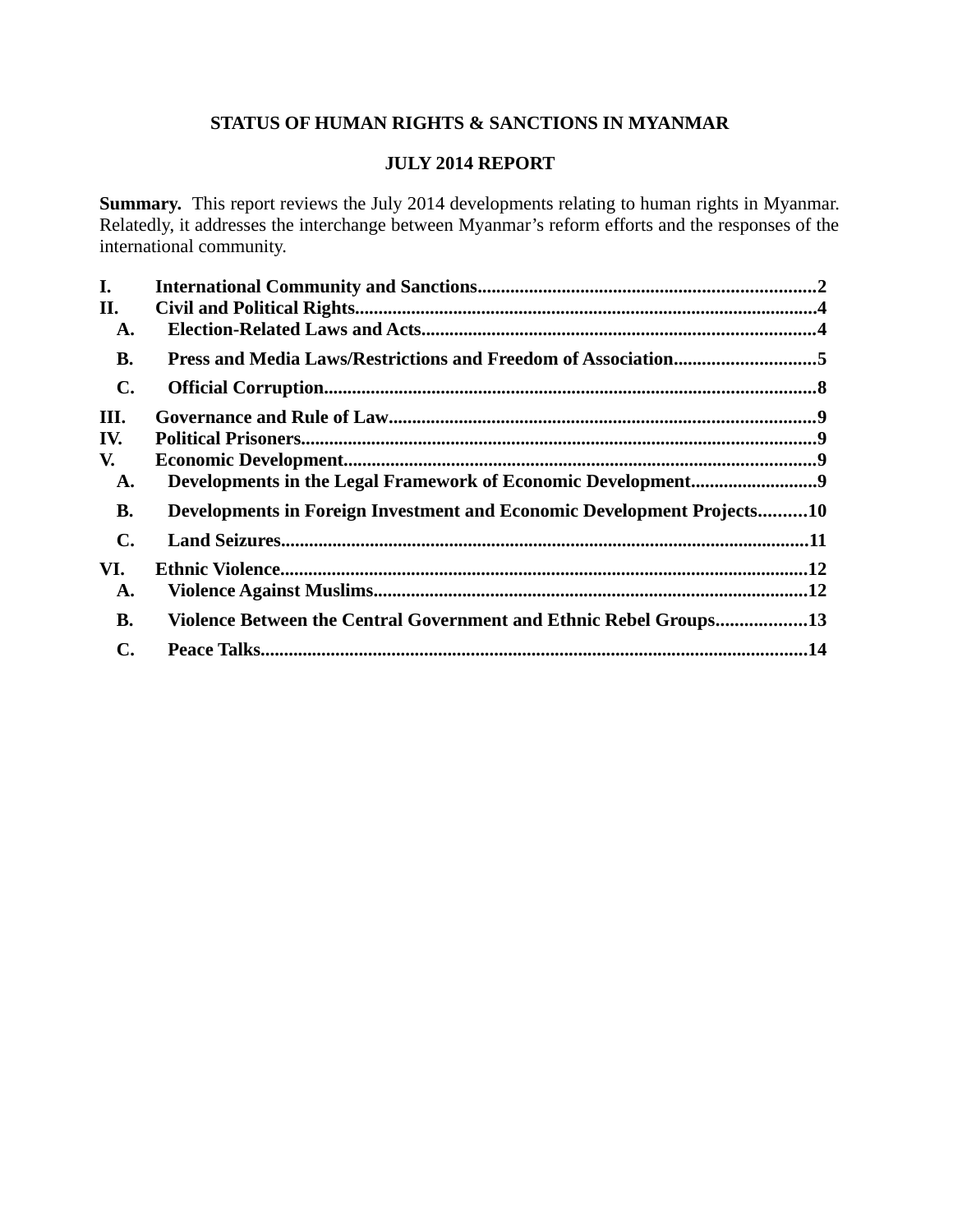## **I. International Community and Sanctions**

## *Myanmar Migrant Workers and Refugees*

Thailand's National Council for Peace and Order ("NCPO") announced new policies to address human trafficking concerns. First, the NCPO began opening One Stop Service Centers to register migrant workers. According to Songsak Saicheau, Director-General of American and South Pacific Affairs in the Ministry of Foreign Affairs, "these new programs are a strong step in the direction of eliminating dishonest job brokers, legalizing workers who were previously illegal, and empowering workers with legitimate work status that guarantees workplace protections." Under the plan, illegal workers will be given temporary permits to work in Thailand and will be allowed to apply for permanent work permits using their passport after passing a verification process.<sup>1</sup> Myanmar officials have expressed support for these policies, urging Myanmar workers in Thailand to "take part in the registration process because it will help [them] receive the benefits [they] deserve."<sup>2</sup> Despite these announcements, raids targeting migrant worker communities have reportedly "cemented an environment of fear."<sup>3</sup> Human trafficking concerns also prompted a July meeting between Myanmar and Chinese authorities. The majority of the trafficking cases relating to China involve Myanmar women being sold in China as either prostitutes or brides.<sup>4</sup>

Separately, over 130,000 Myanmar refugees living in border camps in Thailand continue to face uncertainty. In July, Thai General Prayuth Chan-ocha announced that Thailand and Myanmar have agreed to "facilitate the safe return" of the refugees.<sup>5</sup> Specific plans or time frames for the repatriation have not yet been announced, but Thai and Myanmar officials will meet in early August to begin talks.<sup>6</sup> According to Vivian Tan, a spokeswoman for the UN High Commissioner for Refugees, the refugees, many of whom were driven to Thailand due to ethnic conflict, face significant challenges, including "the absence of a permanent ceasefire, the presence of unmarked mine fields and the lack of critical infrastructure, services, and livelihood opportunities."<sup>7</sup>

Thai authorities recently conducted a population census in the refugee camps and have been issuing different types of identification cards dividing the refugees into three categories: those who want to return home, those who wish to resettle in a third country, and those who were born in refugee camps on Thai soil and wish to remain in Thailand.<sup>8</sup> While both the Myanmar and Thai governments have reportedly reaffirmed their commitment for a safe return of refugees in accordance with humanitarian and human rights principles,<sup>9</sup> lack of transparency has raised concerns among the refugees that they will be deported against their will. $10$ 

### *Myanmar-Thailand Relations*

Despite the issues surrounding migrant workers and refugees, relations between the two countries do not appear to be strained. In early July, Senior General Min Aung Hlaing, Myanmar's Supreme Commander, visited Thailand's Supreme Commander, General Thanasak Patimaprakorn. General Min Aung Hlaing expressed his support for the recent Thai military coup, drawing parallels to Myanmar's 1988 armed crackdown on pro-democracy demonstrators and the 1990 rejection of the country's election results. He stated that he had confidence in the Thai armed forces as "they are duty-bound to maintain national security and ensure safety for the public" and that Myanmar "also [has] confidence in the success of the [NCPO] roadmap."<sup>11</sup> General Min Aung Hlaing, during a visit to Thailand in 2012, is reported to have been "adopted" by former Thai army chief Gen. Prem Tinsulanonda and the two share a "godfather-godson relationship."<sup>12</sup> General Min Aung Hlaing's visit was followed by an announcement on July 13 that Myanmar has agreed in principle to participate in joint military exercises with Thailand.<sup>13</sup>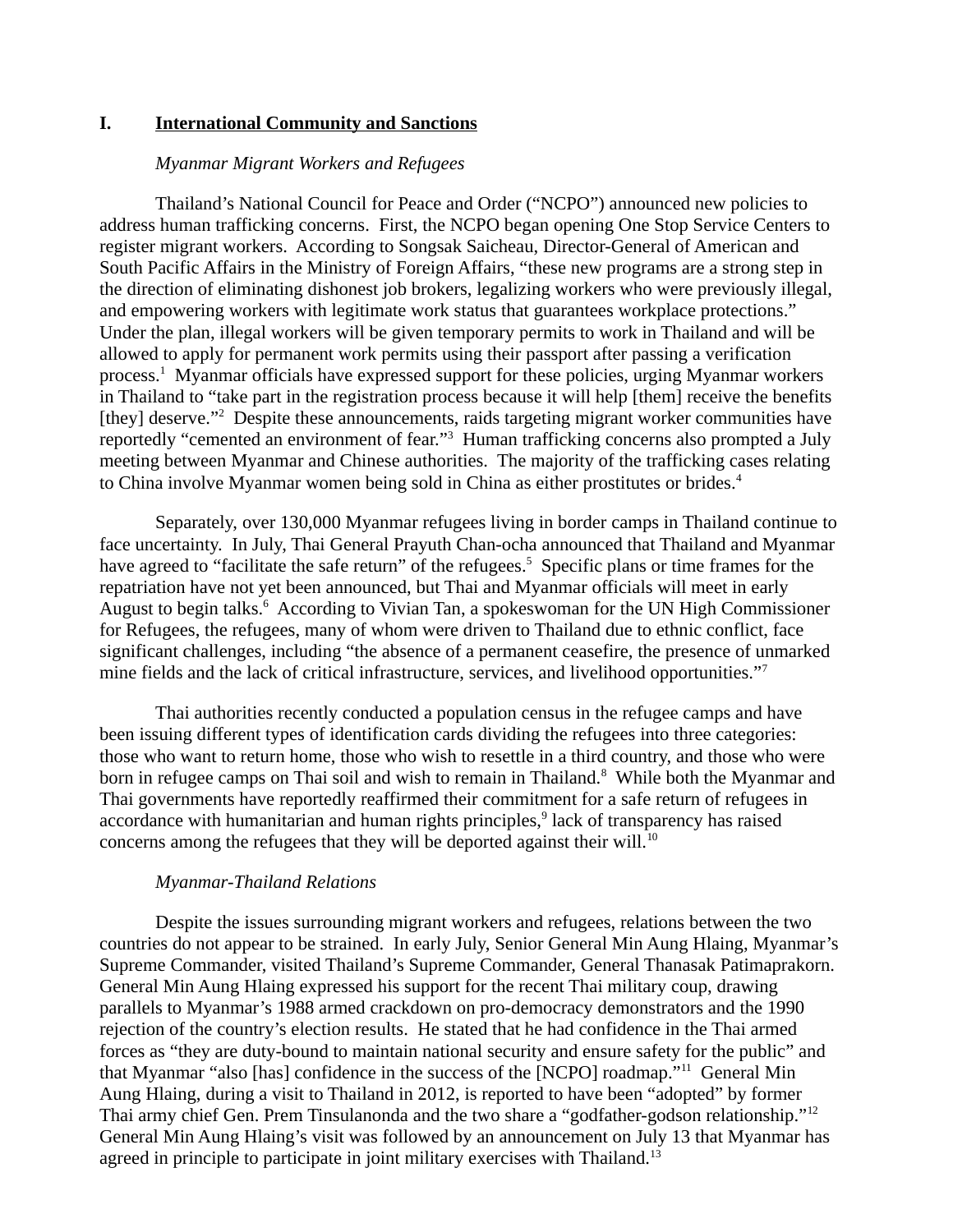### *Myanmar-China Relations*

Relations between Myanmar and China suffered a blow with the announcement of the cancellation of a proposed railway through Myanmar to connect China to the Indian Ocean. A memorandum of understanding ("MOU") was originally signed in April 2011 and was expected to be implemented within three years at the cost of \$20 billion. However, Myint Way, manager of the Myanmar Ministry of Rail Transportation, stated that "the Union Minister has no plan to re-implement [the railway project] and that the MOU has also expired so we will not carry out the project in accord with public's desire."<sup>14</sup> The railway project drew significant criticism and protest due to issues related to cost and environmental impacts.<sup>15</sup> The Chinese Ambassador to Myanmar, Yang Houlan, has indicated that the project has run into difficulties but denied that it has been abandoned completely, stating that "we have . . . seen that at a time when China-Myanmar relations are experiencing more opportunities, there also emerge some challenges."<sup>16</sup>

The scrapped railway was to follow the course of the similarly criticized China-Myanmar gas pipeline. The pipeline recently completed its first year of production, and China National Petroleum Corp ("CNPC") announced in July that China imported 1.87 billion cubic meters of gas through the pipeline.<sup>17</sup> The pipeline is built to handle 12 billion cubic meters of gas per year and CNPC has not given a reason for the low throughput amidst reports of technical difficulties in the field. The CNPC received exclusive rights to gas reserves in the Indian Ocean from Myanmar in exchange for a percentage of the gas drawn. In the first year of production, Myanmar received 60 million cubic meters of gas. Further increases in production may be hampered by capacity limits of CNPC's gas fields as well as the Myanmar Ministry of Energy's stated policy that no new discoveries of gas and oil will be permitted to be exported until Myanmar's domestic demand is satisfied.<sup>18</sup>

## *Myanmar-U.S. Relations*

Ethnic violence and constitutional issues have sparked concern in the United States, with members of Congress calling on Myanmar to address human rights violations and to continue political reforms. The chairman of the House Foreign Affairs Committee, Congressman Ed Royce, called for a range of new punitive measures against Myanmar, citing a list of human rights violations. Congressman Royce stated that the U.S. "cannot continue to lavish more incentives on the government of Myanmar in hopes that it will do the right thing."<sup>19</sup> These statements were echoed by Senate Republican leader, Senator Mitch McConnell, in a speech on the Senate floor. McConnell stated that the country must make further reforms and address human rights concerns if the U.S. is to end the sanctions it has in place. These comments were made ahead of Secretary of State John Kerry's planned visit to Myanmar in August and President Barack Obama's visit in November.<sup>20</sup>

## *Myanmar-India Relations*

The Indo-Myanmar Regional Border Committee met in July in Imphal, India to discuss border issues. The governments signed an MOU on border cooperation in May.<sup>21</sup> India has sought to strengthen ties with Myanmar and has recently pushed for greater cooperation between the two countries. Another meeting was held in July in Naypyidaw between the Myanmar Minister for Environmental Conservation and Forestry and the Indian Ambassador to Myanmar focusing on the use of various types of energy and the drawing of energy policy and procedures.<sup>22</sup> India has also urged businesses to start new shipping lines between India and Myanmar with the goal of enhancing trade. $23$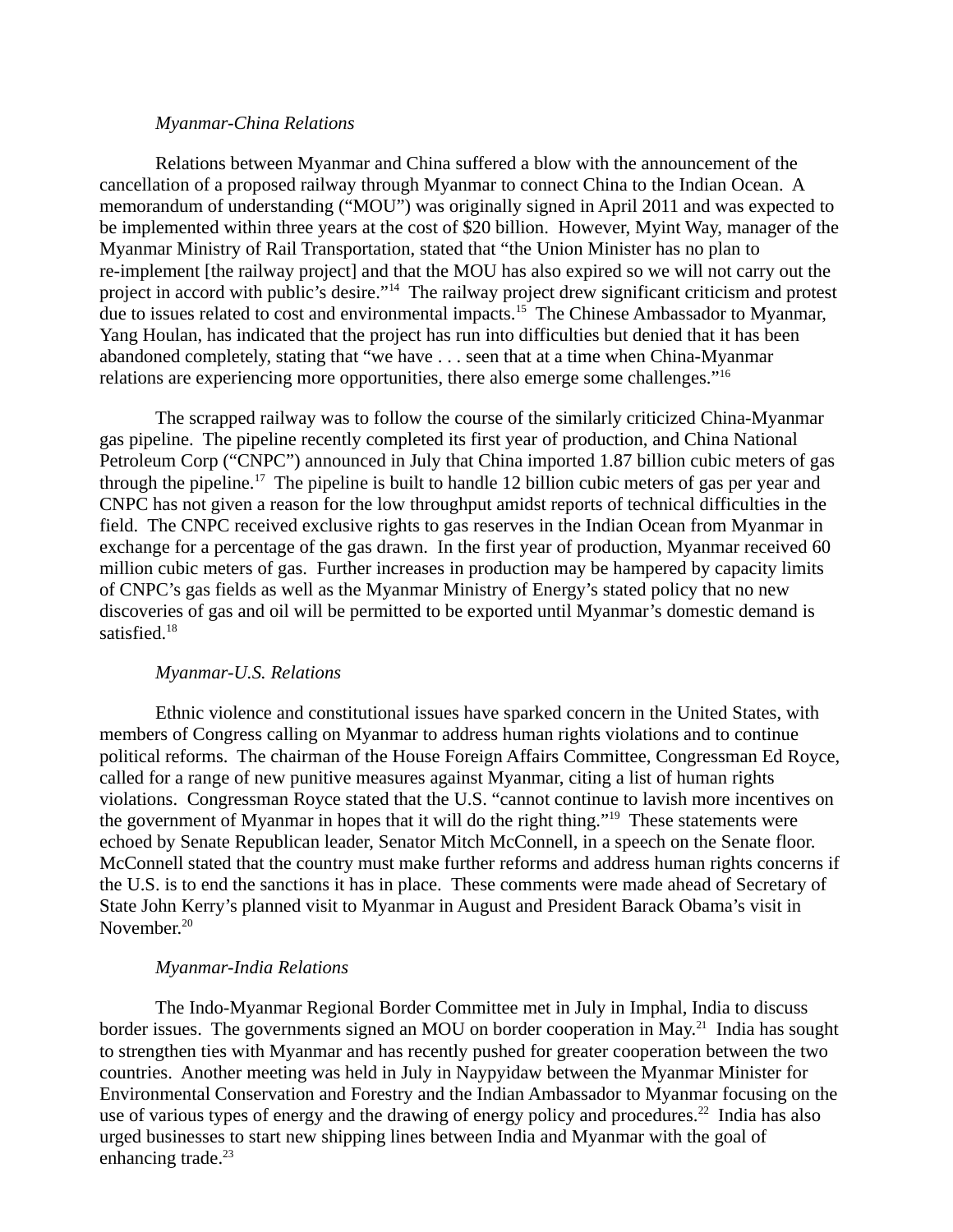## *Myanmar-Singapore Relations*

Myanmar's Vice President, Dr. Sai Mauk Kham, made a state visit to Singapore and met with Prime Minister Lee Hsien Loong. The two leaders discussed Myanmar's interest in Singapore's healthcare and education policies and affirmed long-standing bilateral relations. $^{24}$ Myanmar has also expressed a desire to sign an MOU with Singapore to offer protections for the over 30,000 Myanmar domestic maids working in the city-state. The Myanmar Overseas Employment Agencies Federation hopes to sign such a document with the Association of Employment Agencies Singapore in the coming months.<sup>25</sup>

# **II. Civil and Political Rights**

# *A.* **Election-Related Laws and Acts**

In a July 1, 2014 directive, Myanmar's Union Election Commission ("UEC") stated that it had approved rules that will govern campaigning for the 2015 elections and ensure a free and fair election.<sup>26</sup> Opposition parties have stated that the measures are overly restrictive in that they provide only a limited period during which campaigning is permitted and an obligation to seek permission before holding rallies.<sup>27</sup> According to the rules distributed by the UEC, parties can't start to campaign until 30 days prior to the election and are not allowed to canvas on the day before the election.<sup>28</sup> In order to give a speech or hold a public rally, candidates must submit an application to the local constituency election commission office within 15 days of the candidates' names for that constituency being announced.<sup>29</sup> For public speeches and rallies held at political parties' own offices, two days advance notice must be given.<sup>30</sup> The UEC said it will always grant permission after scrutinizing the applications, but opposition parties believe that the rules will make it difficult to freely campaign. $31$  Hla Maung Cho, director of the UEC, said that applications for permission are needed in order to avoid problems with campaign events being planned at the same places. He also said that the commission would negotiate to ensure that competing parties' rallies do not overlap.<sup>32</sup>

On July 24, U.S. Senator Mitch McConnell, an influential voice in the U.S. Congress on policy toward Myanmar, issued a call for Myanmar to amend its constitution to allow opposition leader Aung San Suu Kyi to run for president and for the military to submit to civilian rule. $^{33}$ McConnell said failure to amend a constitutional provision that prohibits those such as Suu Kyi with immediate family members who are foreign nationals (her late husband was British, as are her two sons) would "cast a pall" over the legitimacy of national elections in late 2015 in the eyes of the international community and members of the Senate. He called the provision "profoundly undemocratic" and stated that the provision "restricts the ability of the people of Burma, through their representatives, to have a choice in who can hold their highest office."<sup>34</sup> McConnell also said that it was "hard to see" how the U.S. could lift remaining trade sanctions against Myanmar unless the eligibility issue was addressed. $35$  In a Senate speech, he said that if Myanmar does not make further reforms—as well as address human rights concerns—he cannot see an ending of further restrictions, including the ban on jade and ruby imports and sanctions on individuals deemed to be hindering further reforms.<sup>36</sup>

On July 29, the Lower House of Myanmar's Parliament agreed to form a commission to review a proposal submitted by Aung Zin, a member of Parliament ("MP") of the National Democratic Force ("NDF") party from Yangon's Pazundaung constituency, to adopt a Proportional Representation ("PR") electoral system or to find out if there is any other system that suits Myanmar in its parliamentary election.<sup>37</sup> The commission, if formed, will submit the issue to the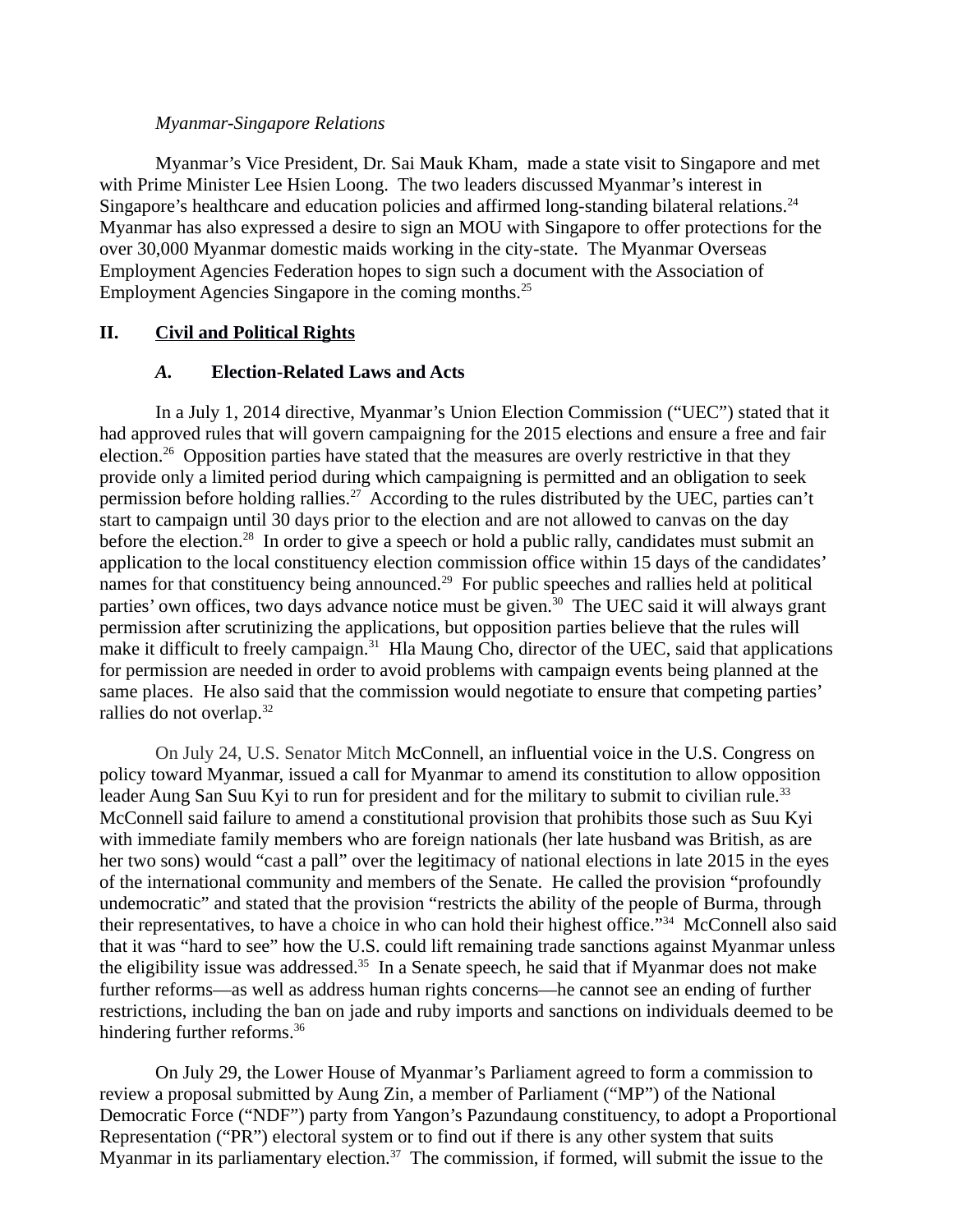Union Parliament (comprising both Houses) for further action.<sup>38</sup> The Lower House allowed the debate on the proposal on July 24 with a majority vote of 263, mostly from MPs of the ruling Union Solidarity and Development Party ("USDP").<sup>39</sup> 42 MPs actively objected, and another 23 MPs objected by being absent from the debate.<sup>40</sup> Opposition leader Aung San Suu Kyi's League for Democracy ("NLD") party and several ethnic minority parties instead favor the current "first-past-the-post" electoral system, in which candidates who receive the highest number of votes in distinct districts are elected.<sup>41</sup>

The PR proposal was approved by the Upper House last month, which set up its own panel of lawmakers to consider the system.<sup>42</sup> According to press reports, the USDP backed the proposal in a bid to prevent a landslide win by the NLD in the 2015 general elections. Political pundits believe that the NLD, which did not participate in the last elections in 2010, could sweep to power in next year's polls under the existing first-past-the-post electoral system.<sup>43</sup> But Shwe Mann, the USDP's chief, has expressed concern that the PR system could hurt Myanmar's bid to achieve a national reconciliation among varied ethnic groups that is essential to a democratic union.<sup>44</sup> He stated that he does not agree with the PR proposal because it advocates the use of different electoral systems in regions (home to ethnic majority Burmans) and states (ethnic minority areas), which he believes could disintegrate ethnic unity and hamper national reconciliation.<sup>45</sup> Likewise, military MPs who spoke in Parliament on Monday said the proposal would "destabilize" the country, and could "endanger ethnic unity and the union." Other opponents have said that a PR system would place too much focus on a party and not its candidate, and that the proposal could sideline smaller ethnic parties.<sup>46</sup>

### *B.* **Press and Media Laws/Restrictions and Freedom of Association**

On July 9, Myanmar activist Htin Kyaw, who has been sentenced to jail at least six times under President Thein Sein's rule, was ordered by a court to serve an additional three months in prison on a charge that his attempt to meet with opposition leader Aung San Suu Kyi over a land rights case constituted an illegal protest.<sup>47</sup> He was sentenced under Section 18 of the Peaceful Assembly and Peaceful Procession Law by the Bahan Township Court in the central Yangon region.<sup>48</sup> Under the provision, demonstrators can be jailed for protesting without government permits.<sup>49</sup> Htin Kyaw was found guilty on a charge of holding an unauthorized demonstration in April outside of Suu Kyi's Yangon home.<sup>50</sup> Htin Kyaw contended that he and others had gone to the opposition leader's home to seek her help in resolving the plight of Yangon's Myangone township residents following their eviction.<sup>51</sup> Htin Kyaw continues to face charges in several Yangon townships for protests which often included walking through an area and announcing his opposition to Section 18 with a megaphone or standing outside court buildings holding placards denouncing the law.<sup>52</sup> Human rights groups say Section 18 has been widely used to silence activists, arguing it is incompatible with the reforms Myanmar has introduced in recent years as the country emerges from decades under military rule.<sup>53</sup> Section 18 carries a maximum sentence of three years in prison and a fine for violating rules outlined elsewhere in the law, passed in 2011 under President Thein Sein's government.<sup>54</sup> An amendment to this law, which removes the requirement for prior permission to protest peacefully, has been passed by Myanmar's Parliament and is awaiting President Thein Sein's signature.<sup>55</sup>

On July 10, four Myanmar journalists and the chief executive of their newspaper, the Unity Journal, were sentenced to a decade in prison with hard labor for publishing an article claiming a military facility was producing chemical weapons.<sup>56</sup> The Unity Journal, which is now out of business, had published an article in late January alleging that the military had confiscated more than 1,200 hectares (3,000 acres) of farmland to build a chemical weapons factory in Magway's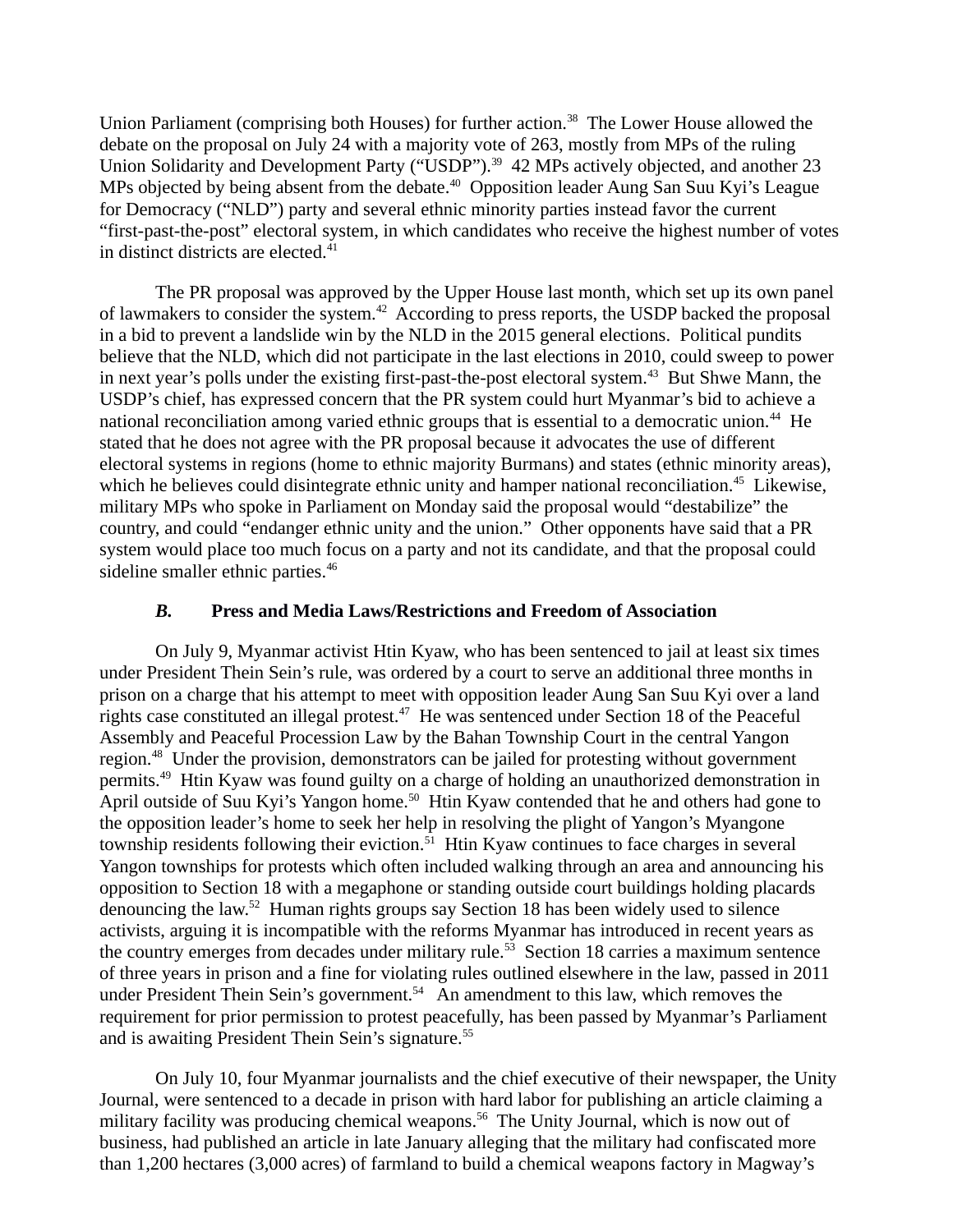Pauk town under the instruction of former junta strongman Than Shwe.<sup>57</sup> The Unity Journal's chief executive, Tint San, and journalists Paing Htet Kyaw, Yazar Oo, Sithu Sore and Lu Maw Naing were convicted under the 1923 State Secrets Act, a holdover law enacted when the country was a British colony.<sup>58</sup> The act bars anyone from entering a prohibited place, particularly a military-linked facility, for "any purpose prejudicial to the safety or interests of the state," and carries a maximum 14-year sentence.<sup>59</sup> Than Zaw Aung, a lawyer representing the five defendants, said they plan to appeal the decision and have written letters asking for a pardon to Myanmar's Presidential Office and Ministry of Home Affairs. Than Zaw Aung noted that the sentence "effectively means that even if a journalist wants to take a picture of a navy ship, he can be sued under this act, which is dangerous."<sup>60</sup>

The Myanmar government has defended its decision to arrest the journalists, accusing them of trespassing and saying the story was harmful because it falsely alleged chemical-weapon production at the facility.<sup>61</sup> President Thein Sein's spokesman, the incoming Information Minister Ye Htut, said that the men had misrepresented themselves as workers to gain access to the facility, which he said has never produced chemical weapons.<sup>62</sup> Htut also stated: "If journalists know how to cover news within the boundary of the laws, they can avoid this kind of problem."<sup>63</sup> He told the Wall Street Journal that the arrests were "not about press freedom" but about national security. He added that even the U.S. would take legal action on an illegal intrusion into a defense factory. $64$ 

This was one of the harshest verdicts leveled at journalists since President Thein Sein's quasi-civilian government took power in 2011.<sup>65</sup> David Mathieson, a Yangon-based researcher at the Asia division of Human Rights Watch, called the sentences "outrageously harsh" and "more predicated on punishment and intimidation of the [Myanmar] media than real justice."<sup>66</sup> He also said that new laws this year have stifled press freedom, and there have been cases of journalists held on spurious charges.<sup>67</sup> For instance, earlier in the month, five staffers of the Bi Mon Te Nay weekly were arrested and charged under a security law for publishing an article suggesting opposition leader Aung San Suu Kyi would be installed as leader of an interim government.<sup>68</sup> Likewise, police have also opened a case against 50 journalists after they staged a peaceful protest in the main city of Yangon against the sentences.<sup>69</sup> They could face charges for violating a law on peaceful assembly that carries a six-month prison term.<sup>70</sup>

Several groups, including the New York-based Committee to Protect Journalists, have called for the immediate release of the journalists.<sup>71</sup> London-based Amnesty International said in a statement that the verdict has made for "a very dark day" for freedom of expression in the country.<sup>72</sup> Likewise, Paris-based Reporters Without Borders called the sentences a "grave setback for press freedom" in Myanmar, adding that they confirm the country "has done a U-turn on freedom of information."<sup>73</sup> The chairman of the Myanmar Writers and Journalists Association, Ko Ko, called the sentencing "sad news" and urged the government to engage the country's media instead of moving to persecute it.<sup>74</sup> National League for Democracy leader Aung San Suu Kyi called the sentences "very excessive,"<sup>75</sup> and the nonprofit Asian Human Rights Commission ("AHRC") said that many journalists and writers in Myanmar are still facing legal actions for doing nothing other than exercising their right to free expression.<sup>76</sup>

U.S. State Department press officer Peter Velasco has urged Myanmar to respect the rights of all journalists and said that the sentence sends the "wrong message" about Myanmar's commitment to freedom of expression.<sup>77</sup> U.S. Assistant Secretary of State, Tom Malinowski, criticized the sentencing of the journalists and urged protection of press freedoms, noting that such freedoms would be crucial to Myanmar's democratic transition and for the credibility of national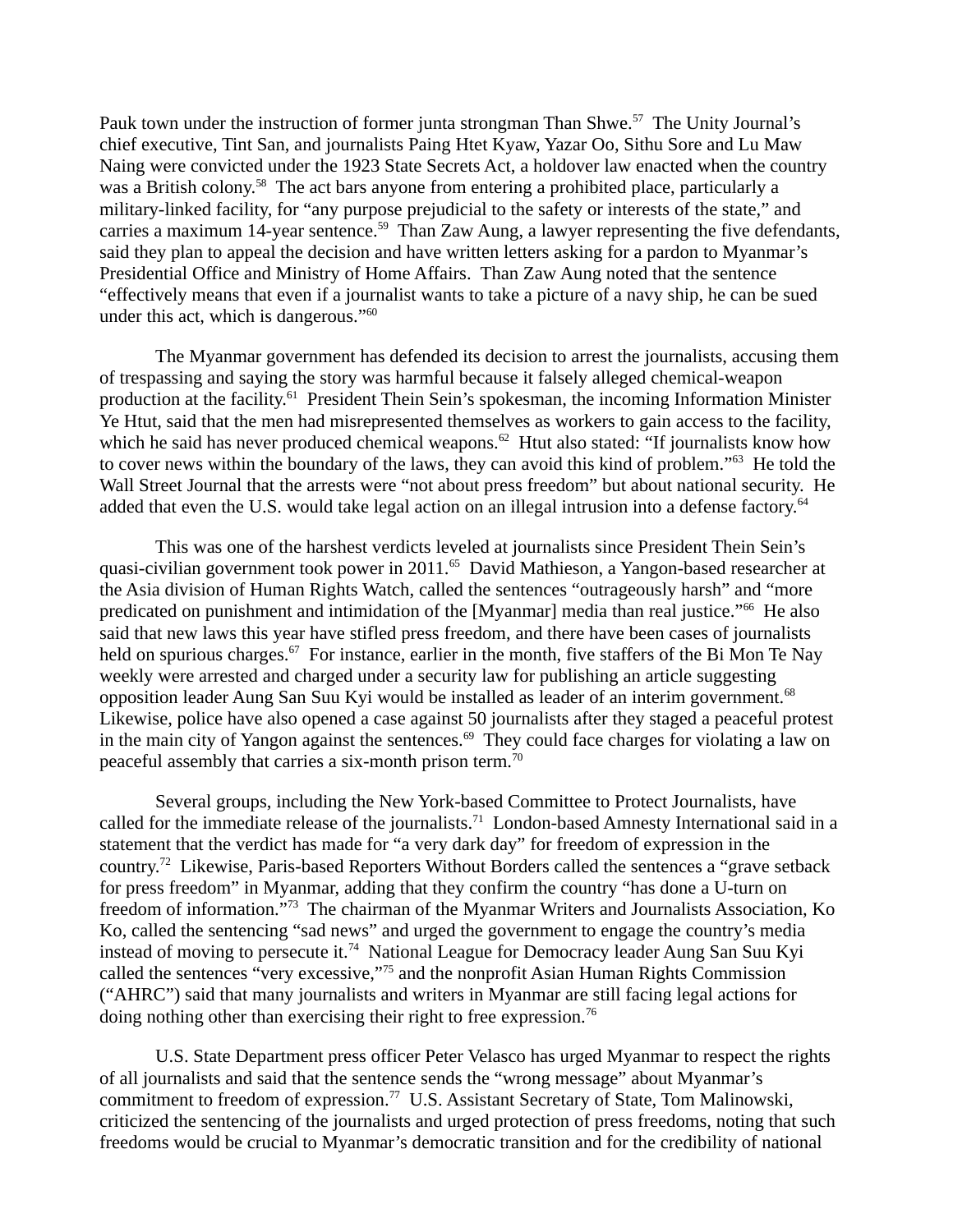elections next year.<sup>78</sup> Malinowski urged that the case be reviewed and that any journalists prosecuted for reporting a story be freed.<sup>79</sup>

On July 12, Myanmar's Interim Press Council ("Press Council") held a meeting to issue a statement on the imprisonment of the five journalists from the Unity Journal as well as the detainment of the five staffers from the Bi Mon Te Nay weekly.<sup>80</sup> The statement noted the Press Council's "worr[y] that . . . harsh prison sentences like this will cause understanding and trust that are being built to get further away" and "it is evident that the Unity journalists did not intentionally breach the Official Secrets Act."<sup>81</sup> Moreover, the Press Council requested that President Thein Sein grant an amnesty for the harsh sentence as a sign of magnanimity. $82$  With respect to the arrest of the Bi Mon Te Nay staffers, the Press Council said it viewed "the arrest made by the Police Force without informing the [Press C]ouncil" as "disrespecting the Myanmar Press Council . . . which is organized with the President's approval and Press Law which is enacted by the Union Parliament . . . . "83

The Press Council will also call for a meeting with President Thein Sein to discuss the activities carried out by the government concerning journalists and what they view as intentional oppression against the media industry.<sup>84</sup> Eleven Media Group's managing director Dr. Thein Myint, who is also a member of the Press Council, submitted a proposal for its members to resign and abolish the Press Council if the President does not allow it to meet with him or if the President fails to meet their demands during the meeting.<sup>85</sup> Kyaw Min Swe, the Press Council's Secretary, said some members of the Press Council have the desire to resign if the demands are not met and the Press Council plans to call a meeting to make consensus-based decisions based on the response received after meeting the President.<sup>86</sup>

On July 24, President Thein Sein addressed Union Parliament Speaker Shwe Mann in connection with a legislative inquiry on the government suppression of media professionals. His statement was meant as an olive branch to dispel concern on media suppression.<sup>87</sup> He said that Section 204 of the 2008 Constitution empowers the authorities to deal with media professionals.<sup>88</sup> Section 204 prescribes the presidential power to grant pardon and amnesty in accordance with the recommendation of the National Defence and Security Council.<sup>89</sup> In his statement, President Thein Sein said his government was paying special attention to media developments.<sup>90</sup> President Thein Sein went on to state that Myanmar had encountered violent incidents, riots and arson attacks instigated by unethical reports of local and foreign media outlets, and that the country suffered a tarnished image in the international community.<sup>91</sup> He stated that the people want the media to be responsible, accountable, honorable, and without bias and added that the country is striving to develop correct and informative media.<sup>92</sup>

## *C.* **Official Corruption**

The Extractive Industries Transparency Initiative ("EITI"), a global anti-corruption scheme, announced on July 2, 2014 that Myanmar has been accepted as a candidate country to implement the EITI.<sup>93</sup> As a candidate, Myanmar's government commits to comply with an international transparency standard for oil, gas, and mining earnings in the coming years, including standards for disclosing ownership, contract terms, state-owned extractive industries, and allocation of revenues in the natural resource industries.<sup>94</sup> Joining EITI marks an important step toward addressing corruption in the country, and has been a key reform measure by President Thein Sein's government as it seeks to attract foreign direct investment and shake off Myanmar's reputation for large-scale corruption and mismanagement in extractive industries under the former military regime.<sup>95</sup> Acceptance to EITI binds Myanmar to an implementation timetable, requiring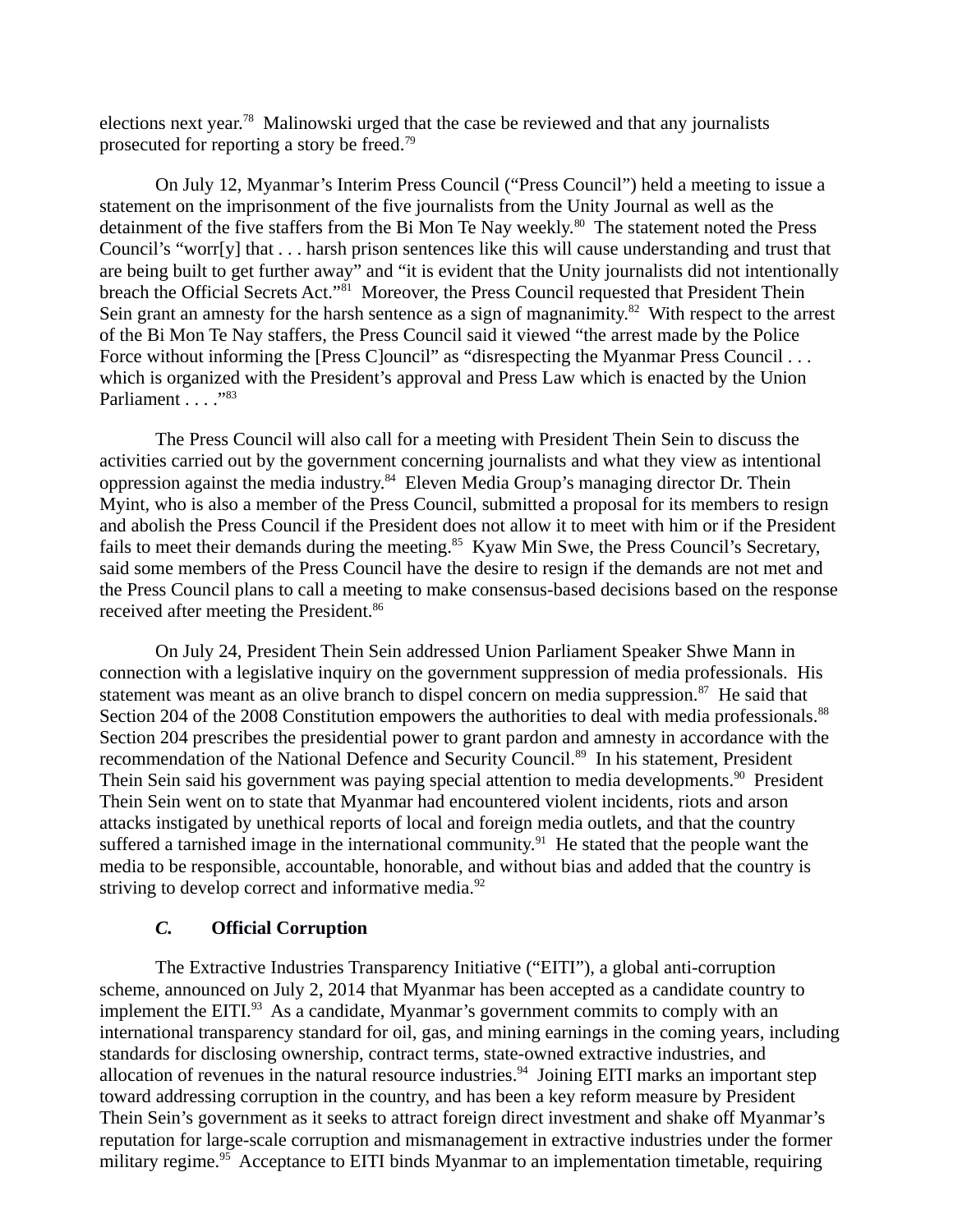the country to complete its first compliance report within 18 months and to be fully compliant by January 2, 2017.<sup>96</sup>

Former Minister of Religion, Hsan Hsint, appeared in court for a third time on July 8, 2014, on charges of misusing public funds.<sup>97</sup> Observers claim that the trial has been shrouded by secrecy and misinformation as the government has been unwilling to discuss the reasons behind the Minister's dismissal on June 20, 2014. $98$  The government changed the date of Hsan Hsint's third court appearance, confusing reporters and causing a lack of media presence at the hearing.<sup>99</sup> Hsan Hsint has denied any wrongdoing.<sup>100</sup> On July 22, 2014, Hsan Hsint's lawyer announced that his client had also been charged with sedition, though neither he nor his client were aware of the sedition charge until two weeks after the government had apparently initiated the charge.<sup>101</sup>

On July 13, 2014, approximately 200 residents of Myaungmya, a town in the Irrawaddy Division, joined in protest of the town's public hospital for alleged extortion and misappropriation of medical supplies.<sup>102</sup> The protestors claimed that doctors and staff at the hospital refuse to treat patients unless they pay gratuities or additional fees, while patients who are not able to pay these additional charges suffer as a result.<sup>103</sup> Some claimed to have witnessed the hospital stop treatment after realizing that a patient could not afford to pay, or refusing treatment because of a patient's impoverished appearance.<sup>104</sup> In response, Irrawaddy Division Finance Minister Win Ko Ko told attendees of a town hall meeting that an independent team had been formed to investigate the allegations of corruption among hospital staff.<sup>105</sup> Others have argued that the Myaungmya case is not an isolated incident of corruption in Myanmar's public hospitals, and that hospital staff members frequently demand "tea money" or "facilitation fees" before agreeing to provide basic health care.<sup>106</sup>

# **III. Governance and Rule of Law**

Two Myanmar cabinet ministers, Information Minister Aung Kyi and Health Minister Pe Thet Khin, stepped down at the end of July.<sup>107</sup> Hinting that the resignations were not entirely voluntary, Presidential Spokesman Ye Htut told Reuters "[j]ust like a coach of football team, [President Thein Sein] has the right change both the players and the game plan depending on the results so far to improve the performance of his team in the remaining time."

Ye Htut, who has been the public face of the reformist government as President Thein Sein's spokesperson, was himself nominated to become the new information minister.<sup>108</sup> The former deputy health minister was nominated to become the new health minister.<sup>109</sup> It has not been lost on observers that this cabinet reshuffle has taken place while Myanmar is being heavily criticized for internal religious strife and perceived backsliding on its reform movement, including the jailing of journalists and the expulsion of Médecins Sans Frontières from Rakhine State.<sup>110</sup>

# **IV. Political Prisoners**

One year ago, in July 2013, President Thein Sein told reporters that by the end of 2013 there would no longer be prisoners of conscience in Myanmar.<sup>111</sup> The then newly-formed Remaining Political Prisoner Scrutiny Committee ("RPPSC") would review the cases of all "prisoners of conscience" and make recommendations for their release.<sup>112</sup> A year later, dozens of democracy activists sit in jail for non-violent political offences, while hundreds of others have been arrested on criminal charges linked to political activities.<sup>113</sup> Amidst this climate, civilian members of the RPPSC grow frustrated and have begun to speak out.<sup>114</sup> Bo Kyi, a member of the committee and head of the Assistance Association for Political Prisoners (Burma) has stated that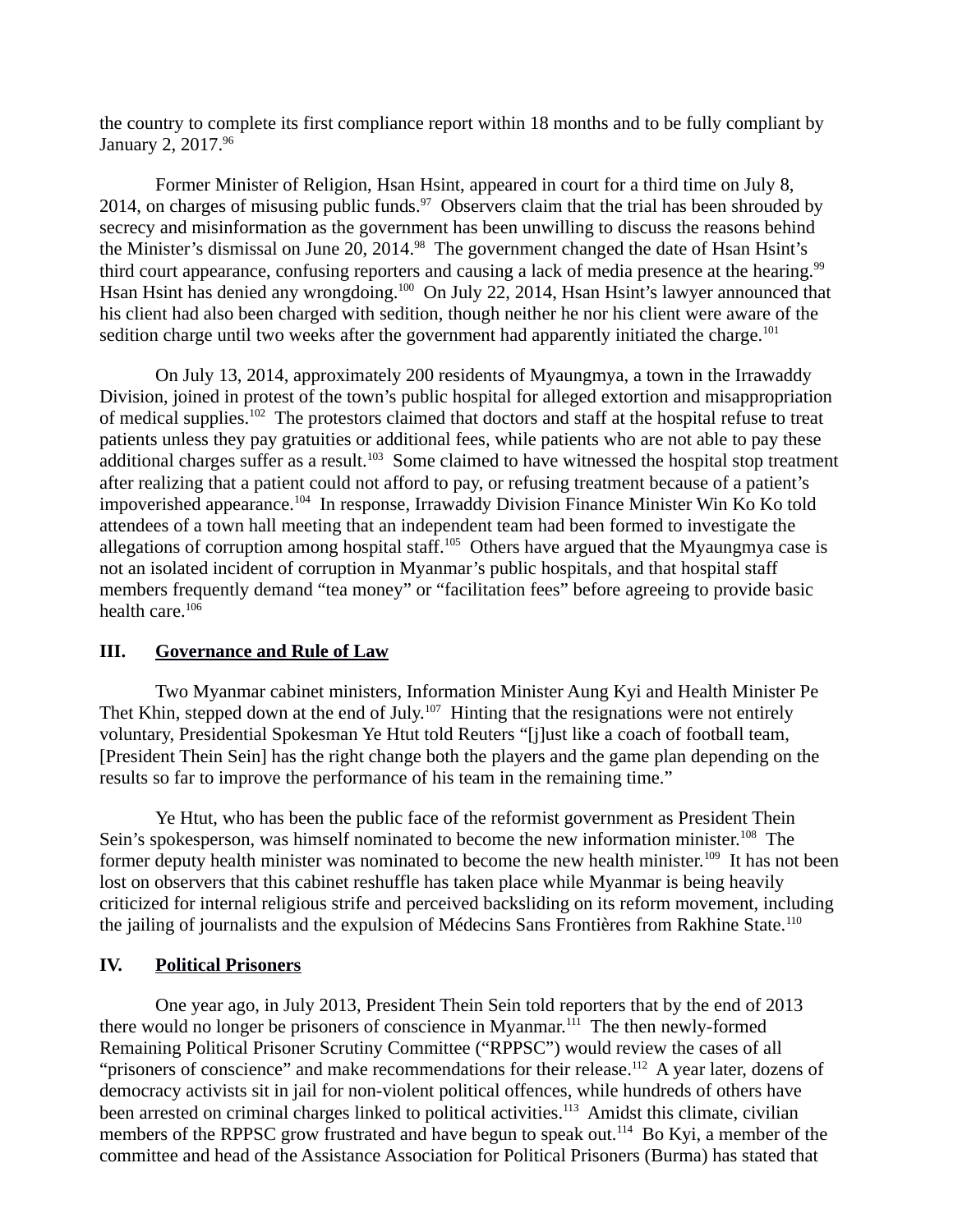"[w]e should have the right to investigate [to get] more detailed information . . . [b]ut now we do not have such kind of rights [and] it's difficult to work."<sup>115</sup>

This month, two members of the Movement for Democracy Current Force were sentenced to six months in jail by Bahan Township Court for distributing pamphlets in May that questioned the reliability of the government.<sup>116</sup> The pamphlets urged people not to trust the Union government and said "only the people are the masters"; Section 505(b) of the Penal Code makes it a crime to publish or circulate information that could encourage a citizen "to commit an offence against the state or against public tranquility."<sup>117</sup>

# **V. Economic Development**

# *A.* **Developments in the Legal Framework of Economic Development**

## *Banking Licenses*

According to a senior government official, Myanmar is preparing to grant as many as ten foreign bank licenses in August, allowing overseas lenders to start doing business in the country after decades of being frozen out.<sup>118</sup> However, to protect domestic banks, recipients of the licenses will be limited to banking for foreign corporations and foreign-exchange services.<sup>119</sup> Furthermore, they will be limited to one branch, will not be permitted to operate a retail-banking business, and will only be allowed to lend in foreign exchange, not in the local currency, the kyat.<sup>120</sup> Recipients of the licenses will be announced in September, though they will be officially awarded in August.<sup>121</sup> Myanmar recently short-listed 25 of the 30 foreign banks that applied for a license.<sup>122</sup> Only the 42 foreign banks that had previously established a representative office in Myanmar were allowed to apply. $123$ 

The short-listed banks include the Australia & New Zealand Banking Group ("ANZ"), the Industrial & Commercial Bank of China Ltd. and Japan's three biggest banks— Mitsubishi UFJ Financial Group Inc., Sumitomo Mitsui Financial Group Inc., and Mizuho Financial Group Inc.<sup>124</sup> Conspicuously absent was U.K.-based Standard Chartered, which is focused on emerging markets, particularly in Asia, and is the only "Western" bank registered in Myanmar apart from ANZ.<sup>125</sup> A Standard Chartered spokesman said the bank decided not to "apply for an onshore branch license at this time for commercial reasons. We remain focused on growing our presence in Myanmar through our representative office."<sup>126</sup>

For foreign lenders—particularly those from Japan, Singapore and China—the payoff is potentially high, as companies from their countries pour money into Myanmar.<sup>127</sup> China had \$14 billion of approved investments in Myanmar at the end of June, while Singapore pledged \$1.58 billion in new investments between April 2013 and January 2014 alone.<sup>128</sup> Companies from Japan, which is leading the development of a 2,400-acre special economic zone south of Yangon, have invested \$332 million in Myanmar.<sup>129</sup>

## *Foreign Investment Framework*

On another financial front, a new investment law is being drafted for submission to the Parliament according to the new chairman of the Myanmar Investment Commission ("MIC"), Zeyar Aung.<sup>130</sup> This new law will fuse the Foreign Investment Law and the Myanmar Citizen Investment Law and is intended to correct weaknesses in both, particularly by reducing confusion and complexity.<sup>131</sup>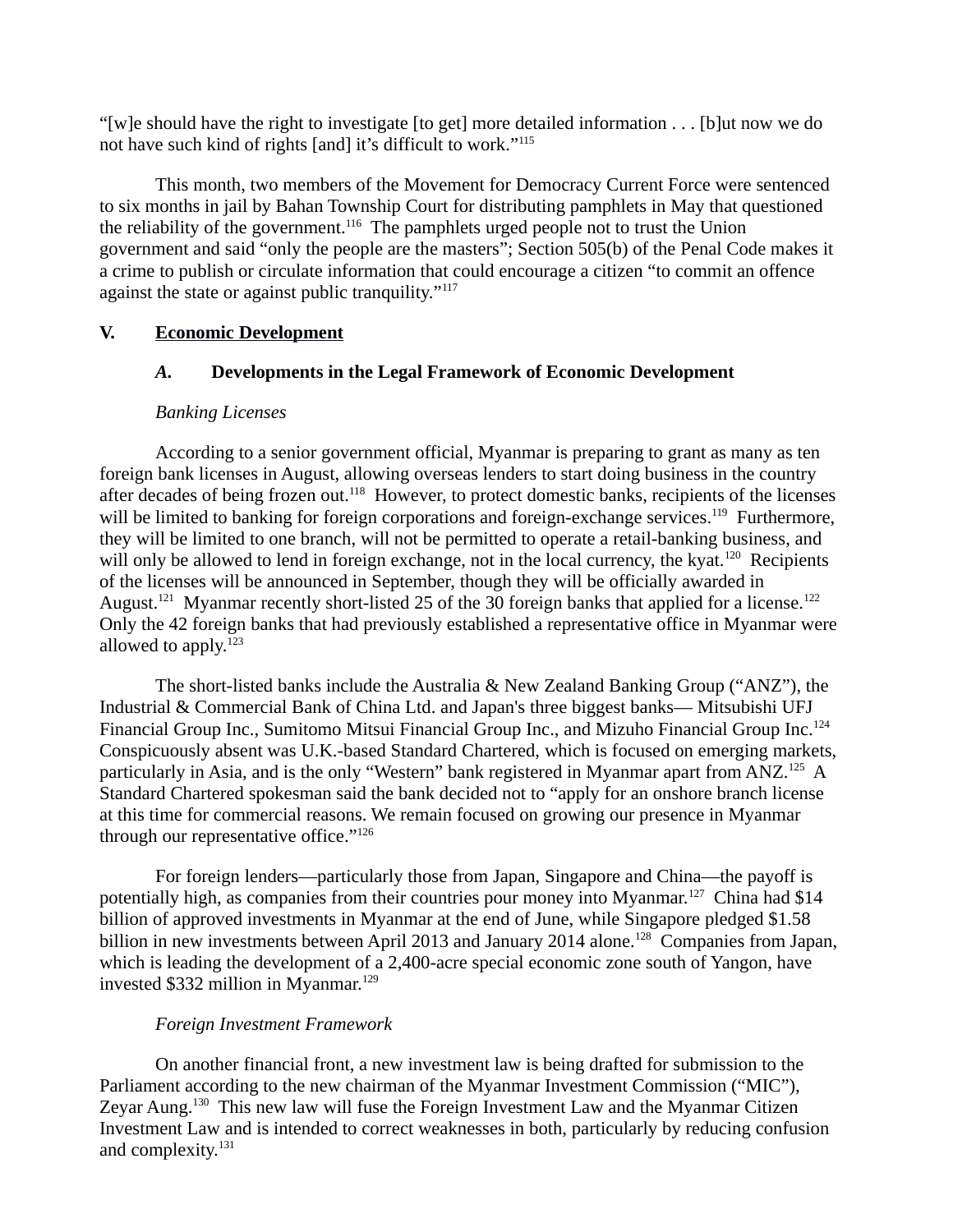Myanmar's Ministry of Health said that once changes to Foreign Investment Law rules are approved, foreign investors will be allowed to form joint ventures with local firms to finance private hospitals, clinics and laboratories, provided they obtain a license from the MIC.<sup>132</sup> The decision reverses decades-long policies restricting foreign investment in healthcare facilities, and could improve care for patients by introducing hospitals that meet international standards. The announcement followed recent news that Thonburi Hospital Group, a Thai company, signed a joint venture with Myanmar's Aung Shwe Three International Group to build three hospitals and clinics in the country.<sup>133</sup>

Additionally, the Ministry of Science and Technology is at work to finish the draft of international-standard intellectual property ("IP") laws in close consultation with foreign experts.<sup>134</sup> The Ministry already submitted an IP rights law, an industrial IP law and a copyright law to the Union Attorney-General Office in June.<sup>135</sup> Once the office finishes screening them, the Ministry will amend the laws accordingly after which they will be forwarded to Parliament.<sup>136</sup> As one MP put it, his concern is "how to ensure [the] safety of medicine, food, goods and services for consumers, while protect[ing] local and foreign investors as well as programmers in accordance with the law."<sup>137</sup>

# *B.* **Developments in Foreign Investment and Economic Development Projects**

Besides the banking and healthcare steps described above, Myanmar's government took several steps in July to develop inbound foreign investment in other key industries, including telecommunications, healthcare, and energy. The Japanese telecommunications carrier KDDI, along with the Japanese trading company Sumitomo Corporation, entered into a joint venture with the state-owned Myanma Posts & Telecommunications to operate a mobile phone network that will provide 3G service in Myanmar's largest cities.<sup>138</sup> KDDI and Sumitomo's investment will be approximately \$2 billion over ten years. Telenor Norway and Ooredoo Qatar previously won licenses to expand the country's network, and expect to begin operations in the last quarter of  $2014.<sup>139</sup>$  Because just ten percent of the population has access to a mobile phone,<sup>140</sup> and the country lacks reliable telephone and internet infrastructure, expanded smartphone access could provide internet access to millions of people.<sup>141</sup>

The state-owned Myanma Petroleum Products Enterprise is conducting a tender to find a foreign partner to enter into a joint venture to sell jet fuel, and will soon seek a foreign partner for a joint venture to distribute and sell gasoline.<sup>142</sup>

Despite the government's successes in attracting foreign investment, Myanmar's local businesses have struggled exporting their goods. Since July 2013, the European Union has offered to Myanmar the benefits of the Generalized System of Preferences ("GSP"), a program whereby EU Member States can offer to developing nations preferential tariff rates that are exempt from the their normal obligations to give other Member States the rates of their "most favored" trading partner.<sup>143</sup> Despite the application of the GSP program to Myanmar, a Myanmar Ministry of Commerce economist reported in July that most Myanmar businesspeople do not know about the program, and as a result, export volumes have not risen as much as they could. Some industry groups believe that the basis for the exports lag is that Myanmar businesses cannot meet the quality control standards of the European Union.<sup>144</sup>

# *C.* **Land Seizures**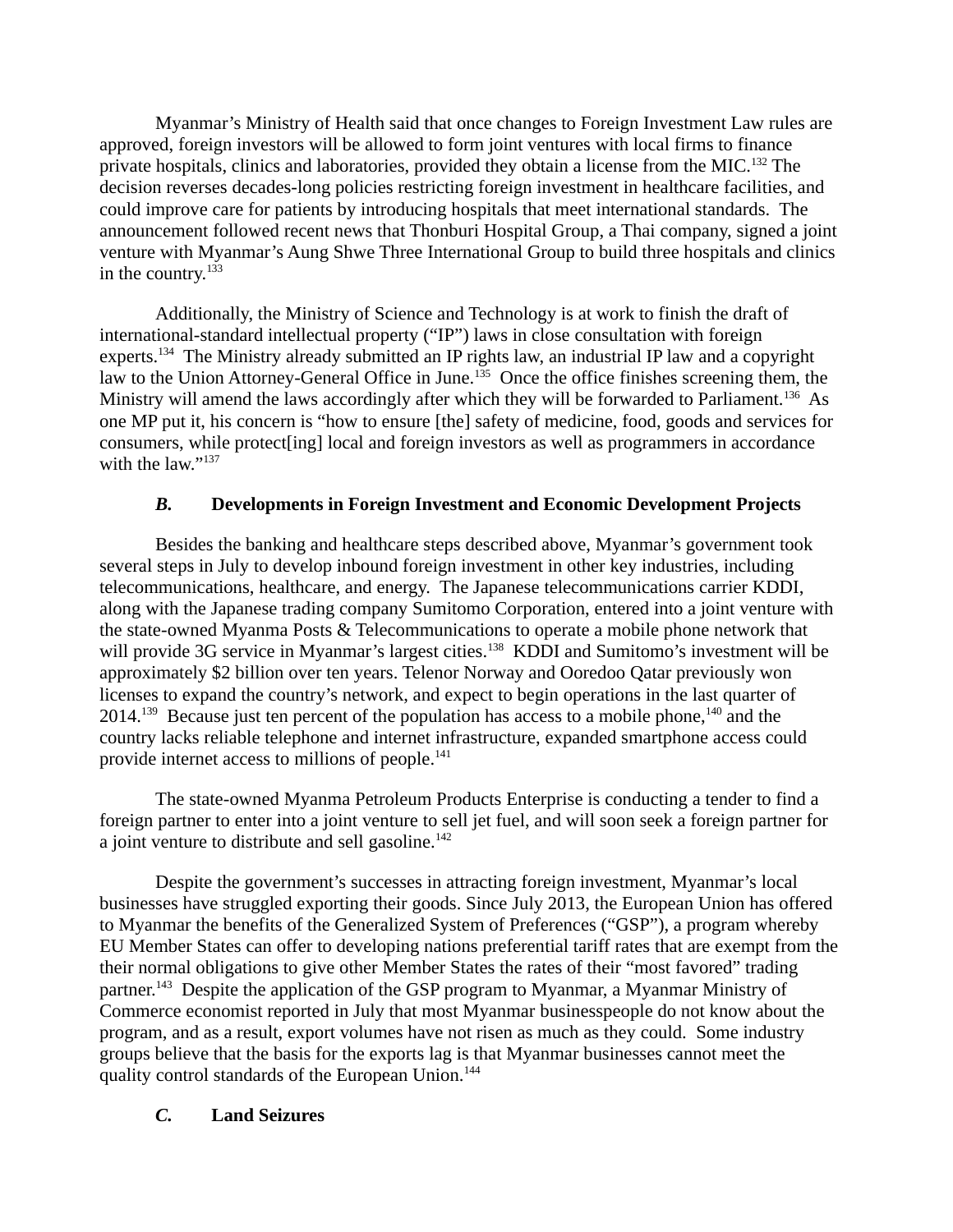The Deputy Defense Minister of Myanmar told Parliament that out of the total of 473,979 acres of farmland seized by Myanmar's military in 699 separate cases in decades of military rule, the army intends to hold on to about 351,733 acres and return less than 125,000 acres to their original owners; the land that is not returned will be retained for military use.<sup>145</sup> Besides pointing to the alarmingly small amount of land that the army is returning to its original owners, critics charged that the government often "returns" land to false owners who have connections to government officials.<sup>146</sup>

In July, a court sentenced 65 farmers in Kantbalu Township, Sagaing Region to prison terms ranging from three months to three years for plowing land used by sugar cane companies.<sup>147</sup> Additionally, at least 15 of the farmers were transferred to remote prisons in the Mandalay and Pegu regions.<sup>148</sup> The disputed land was part of approximately 3,500 acres forcibly confiscated by the army in 1997 and later leased to businesses. $149$  Local farmers have been trying to reclaim their land for several years, and in May 2014, hundreds of farmers began plowing the confiscated land in a communal protest.<sup>150</sup> About 300 people have been charged with trespassing, mischief, and/or damaging property for their role in the incidents.<sup>151</sup>

Protests of the controversial Letpadaung copper mine escalated in late July when dozens of villagers allegedly entered a fenced-off portion of the project, tried to remove the fences, and clashed with security guards.<sup>152</sup> Several protesters and guards were injured.<sup>153</sup> The incident reportedly began when villagers were told not to graze their cattle on the project site, after being denied permission to graze the land from local officials.<sup>154</sup>

As described, *supra*, a proposed railway that would link a planned industrial zone in Rakhine State with China was placed in jeopardy in July due to concerns over the project's costs, environmental impact, and displacement of local people.<sup>155</sup> A Myanmar Railway Transport official said the projected \$20 billion project was abandoned, but China's state-owned Railways Engineering Corporation said it would continue the project if Myanmar's government and people were to support it.<sup>156</sup> Concerns over environmental issues and land seizures also delayed the development of a special economic zone in Thiwala, located southeast of Yangon.<sup>157</sup> Consultants have been hired to assess the environmental and social impact of the project.

Ethnic Shan farmers from Tachileik Township in Shan State called for an end to gold mine operations in the area at a press conference in Taunggyi, the state capital.<sup>158</sup> The farmers said that more than 300 acres of farmland can no longer be cultivated due to pollution of the water supply and other waste caused by companies mining in the area. Because of the environmental damage, farmers estimate that about 400 villagers may be unable to farm their land and will need to leave the area for other jobs. The farmers say that the mining companies have defied local government orders to suspend their operations and have pressured villagers to stop complaining.<sup>159</sup>

## **VI. Ethnic Violence**

## *A.* **Violence Against Muslims**

### *Rakhine State*

Following a ten day fact-finding mission to Myanmar, Yanghee Lee, the U.N. Special Rapporteur on the situation of human rights in Myanmar, expressed serious concerns about the conditions in camps for the more than 100,000 Rohingya displaced due to ethnic violence in the region. Calling the situation "deplorable," Lee stated that she believed camp residents "did not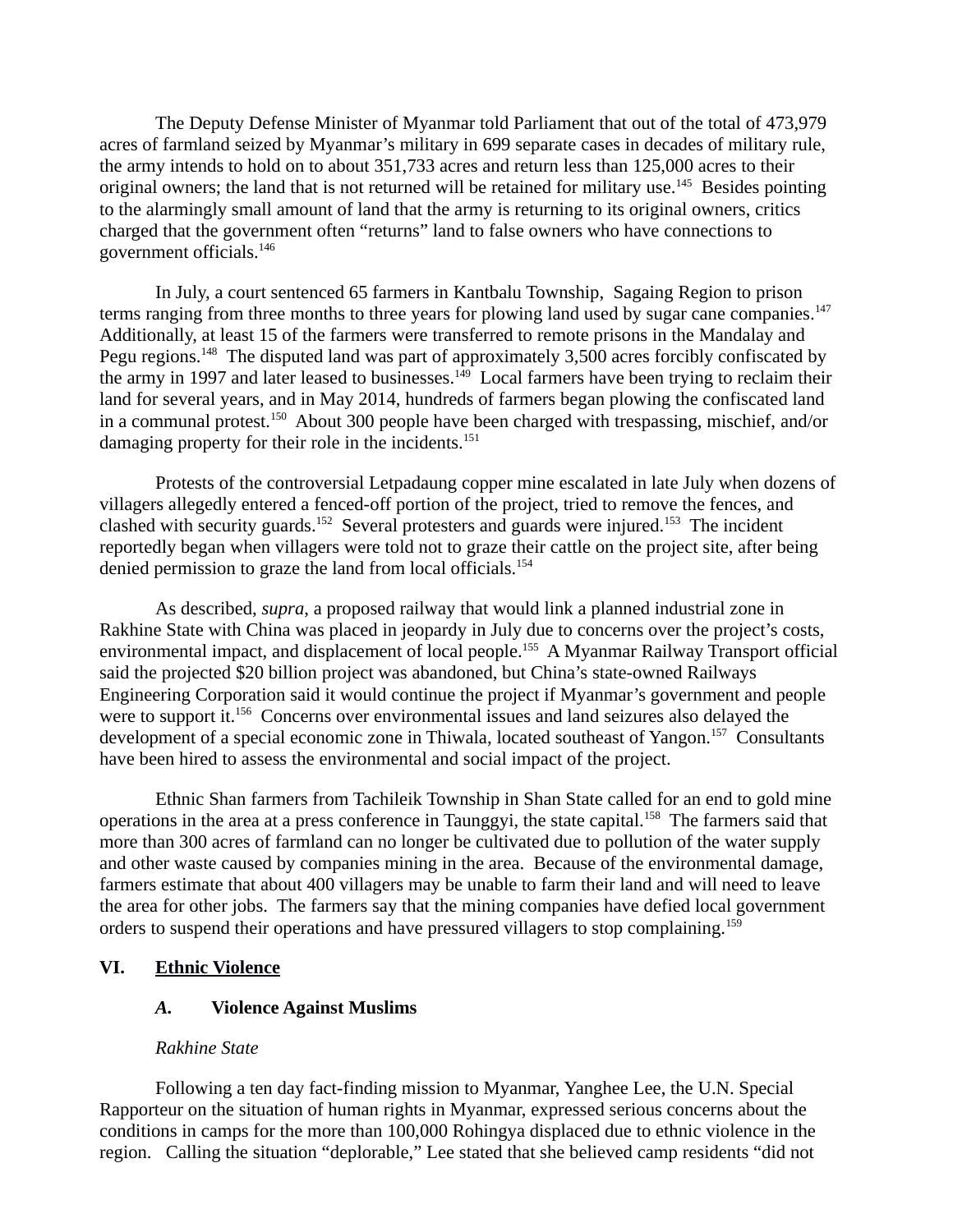have adequate access to basic services" and has heard reports of "people dying in camps due to lack of emergency medical care and failure to adequately treat preventable illnesses and pregnancy-related conditions."<sup>160</sup> International pressure recently prompted the Myanmar government to allow Médecins Sans Frontières to return to the country.<sup>161</sup> Lee has called for political reforms to address ethnic tensions and will present her findings to the U.N. General Assembly later this year. $162$ 

As mentioned in our June report, the government plans to carry out a citizenship verification process in Rakhine State, which they claim is intended to screen for residents who would qualify to become naturalized citizens.<sup>163</sup> Many Muslim residents of Rakhine State, who identify themselves as Rohingya, are concerned that the process is a means to classify them as illegal immigrants.<sup>164</sup> The process, which would require Rohingya residents to classify themselves as "Bengalis," may leave them classified as stateless.<sup>165</sup> Complicating the process is the number of Rohingya who lack government-issued identification.<sup>166</sup> Another concern is the threat by Rakhine State Chief Minister Maung Maung Ohn, who warned that legal action will be taken against residents who are found to be disqualified from citizenship.<sup>167</sup>

#### *Mandalay*

Mandalay was the site of extended violence between Buddhists and Muslims early this month that left two people dead and a number injured.<sup>168</sup> The violence was evidently sparked by accusations that two Muslim teashop owners raped a Buddhist woman.<sup>169</sup> The accusation was spread through social media after initially being picked up from a blogger's post and spread by Ashin Wirathu, a monk and leader of the controversial 969 group.<sup>170</sup> The 969 group is opposed to what they see as an Islamic expansion into Myanmar, and Wirathu himself has been charged in the past for inciting religious hatred.<sup>171</sup> A group of Buddhists assembled and allegedly caused damage to property in a Muslim area of the city, and police were tasked with keeping apart armed groups of Buddhists and Muslims.<sup>172</sup> A police curfew eventually helped to contain the violence, but not before two men—one Buddhist and one Muslim—were killed.<sup>173</sup> A government announcement released after the incident said that the initial rape claim was found to be untrue, as confessed to police by the alleged victim.<sup>174</sup> The Ministry of Home Affairs reported that the woman admitted to being coached and paid to make the claim.<sup>175</sup>

Following the unrest, many Muslim residents of Mandalay are fearful of becoming targets of sectarian violence or of police interest, and many are now avoiding mosques as they hope to avoid further incidents.<sup>176</sup> Authorities raided a mosque and confiscated weapons—most of them makeshift—which had allegedly been gathered only as a means of self-defense in case of further violence.<sup>177</sup> Some Muslim residents with the means to do so have left Mandalay.<sup>178</sup> Some Chinese Muslims, known locally as Panthay, are also fearful of their safety despite a history of integration in Myanmar.<sup>179</sup> One Panthay, Maung Maung Lay, has advised others to avoid traditional Muslim garb and beards.<sup>180</sup> There is an interfaith effort to prevent violence and Galonni Sayadaw, a Buddhist monk, was praised for his intervention during the earlier violence as he sought out bands of armed men and urged them to disperse.<sup>181</sup> Still he, like others, believes that the violence is driven by political motives and will intensify as elections approach.<sup>182</sup>

### *Kachin and Shan State*

The apparent murders of two army officers is being investigated in Namkham Township, in northern Shan State, after their bodies were found by local villagers.<sup>183</sup> The two officers were found at the side of a road, with the senior officer having been shot multiple times.<sup>184</sup> Although the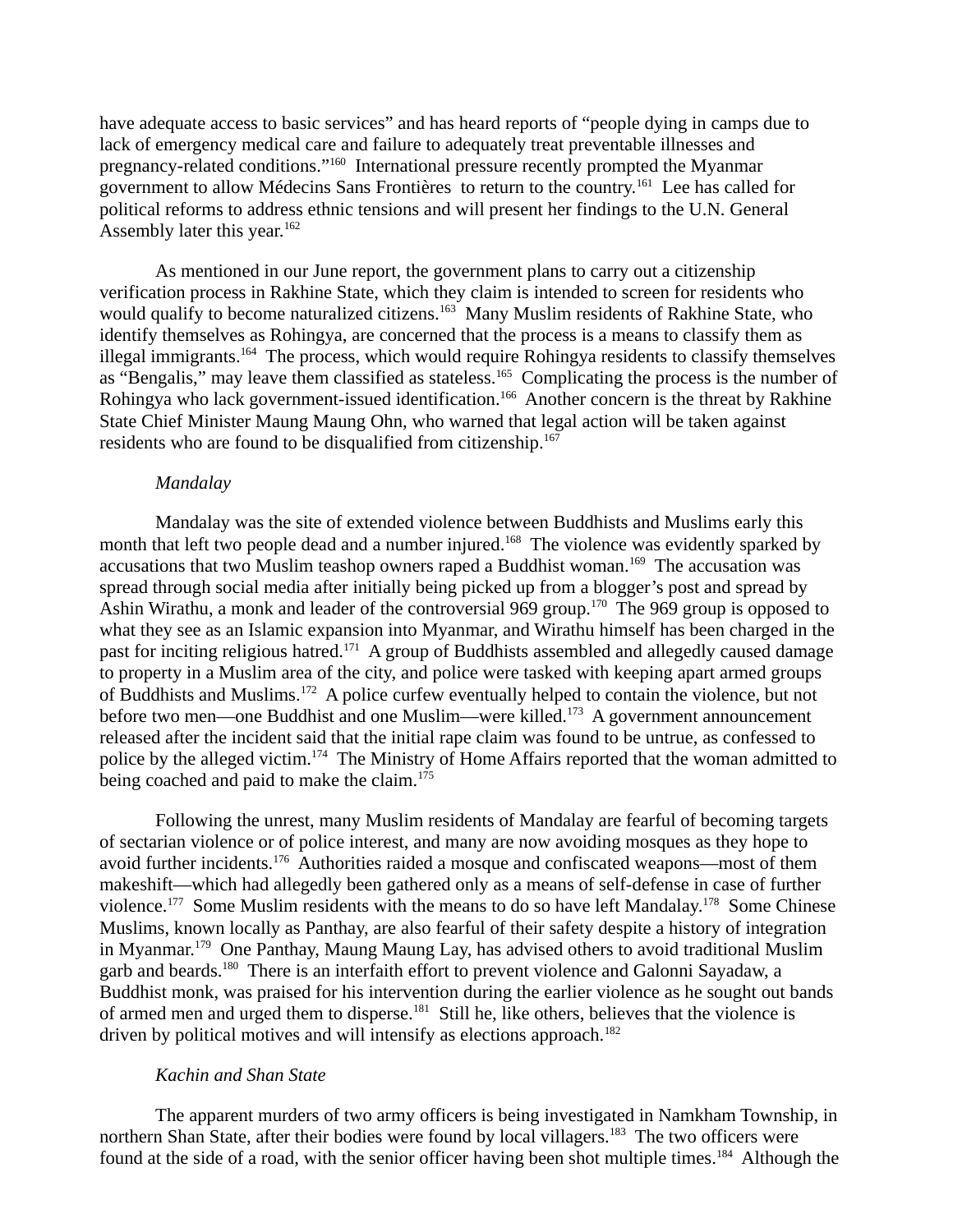police have yet to comment, one resident said that Infantry Division 88, the unit to which the two officers belonged, has made detentions and has used and threatened further use of violence if residents do not cooperate in their investigation.<sup>185</sup>

In the same region, fighting between government troops and the Ta'ang National Liberation Army ("TNLA") in the middle of the month caused approximately 800 residents to leave their homes with many being sheltered temporarily at a tea leaf processing factory, according to a spokesperson from the Ta'ang Women's Organization, a local NGO.<sup>186</sup> The spokesperson confirmed earlier TNLA reports of the deaths of two civilians related to the fighting.<sup>187</sup> She also noted that the newly displaced residents, who are ethnic Palaung, bring the total number of Palaung displaced by regional conflict to approximately 4,600.<sup>188</sup>

According to the National Ceasefire Coordination Team ("NCCT"), a coordination body for ethnic groups in Myanmar<sup>189</sup>, the total number of internally displaced persons in Kachin State is now over 100,000.<sup>190</sup>

### *Karen State*

A brief firefight last month in Karen State's Papun district between soldiers from the Karen National Liberation Army's ("KNLA")  $5<sup>th</sup>$  Brigade and a Myanmar army patrol left one Myanmar soldier dead and another wounded.<sup>191</sup> The KNLA said that the fighting occurred because of the patrol's incursion into a KNLA-controlled area.<sup>192</sup>

#### *Chin*

Eight Chin activists were convicted of violating Article 18 of the Peaceful Assembly act for their participation in the peaceful protests against last month's alleged attempted rape of a Chin woman by a government soldier.<sup>193</sup> The conviction followed after the Rezua Women's Group, which organized the protests, proceeded to stage protests despite being refused permission from authorities.<sup>194</sup> The activists were given the choice of paying a 30,000 kyat (approximately US\$30) fine, or serving one-month prison sentences; the director of Women's Hand Myanmar Foundation, an NGO, has offered to pay the fines.<sup>195</sup> The protests were held last month, with approximately 600 people turning out between the two locations in Rezua and Matupi.<sup>196</sup>

#### *B.* **Peace Talks**

Members of the NCCT met in Chiang Mai, Thailand in early July and spoke with women activists and representatives of several ethnic groups.<sup>197</sup> The purpose of the meeting was to discuss peace activities, gain input, and discuss strategy ahead of a meeting with the government's negotiators scheduled for next month.<sup>198</sup> Among the discussions, activists representing women's interests urged the NCCT to consider pushing for greater legal protection for women.<sup>199</sup>

The NCCT met in Laiza, Kachin State at the end of the month where participants agreed on a ten point proposal to raise in formal peace talks with the government.<sup>200</sup> The proposal primarily demands the adoption of a federal union system, and support for open political dialogue.<sup>201</sup> A United Nations special advisor and a Chinese special envoy, both of whom were present at the meeting, commended the ceasefire efforts and pledged their support for as long as Myanmar continues to encourage such peace talks.<sup>202</sup>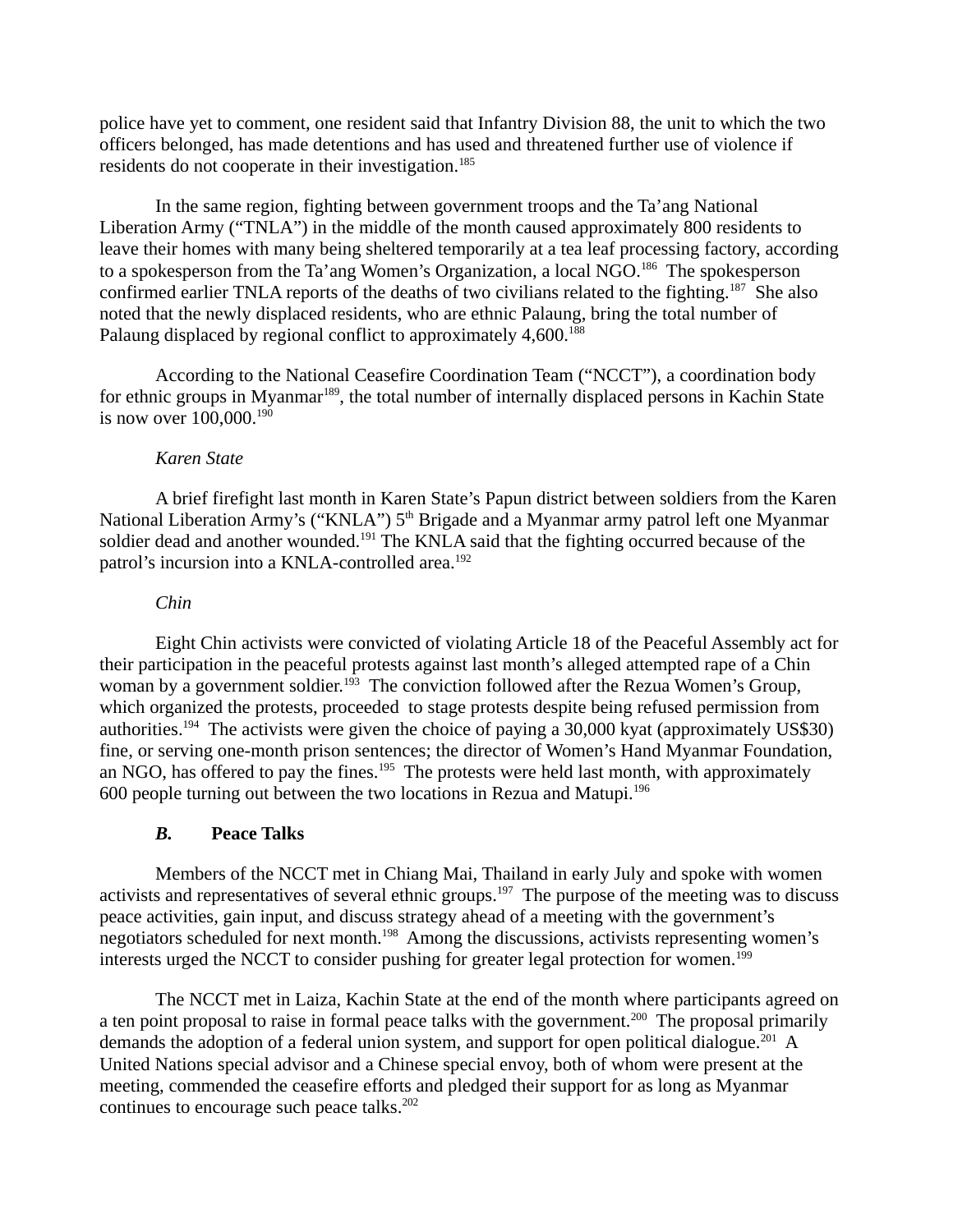The NCCT is scheduled to meet with a government negotiator in early August and will present their ten point list of alterations to the existing draft ceasefire text created over the last few months.<sup>203</sup> One NCCT member expressed a hopeful view of the meeting, which will take place in Kachin State, believing that an agreement on the ceasefire accord could be finalized as early as September.<sup>204</sup> Once that agreement is signed, political dialogue between the NCCT and the government can begin, with a focus on disarmament and other matters.<sup>205</sup>

# *C.* **Violence Between the Union Government and Ethnic Rebel Groups**

Some civil society groups are concerned, however, that the peace talks do not adequately involve the public, including activists who run the risk of punishment under the Unlawful Association Act for their involvement.<sup>206</sup> Women in particular have been left out of discussions among the ethnic leaders and with the government, notwithstanding their urging greater representation of their interests in the peace process.<sup>207</sup>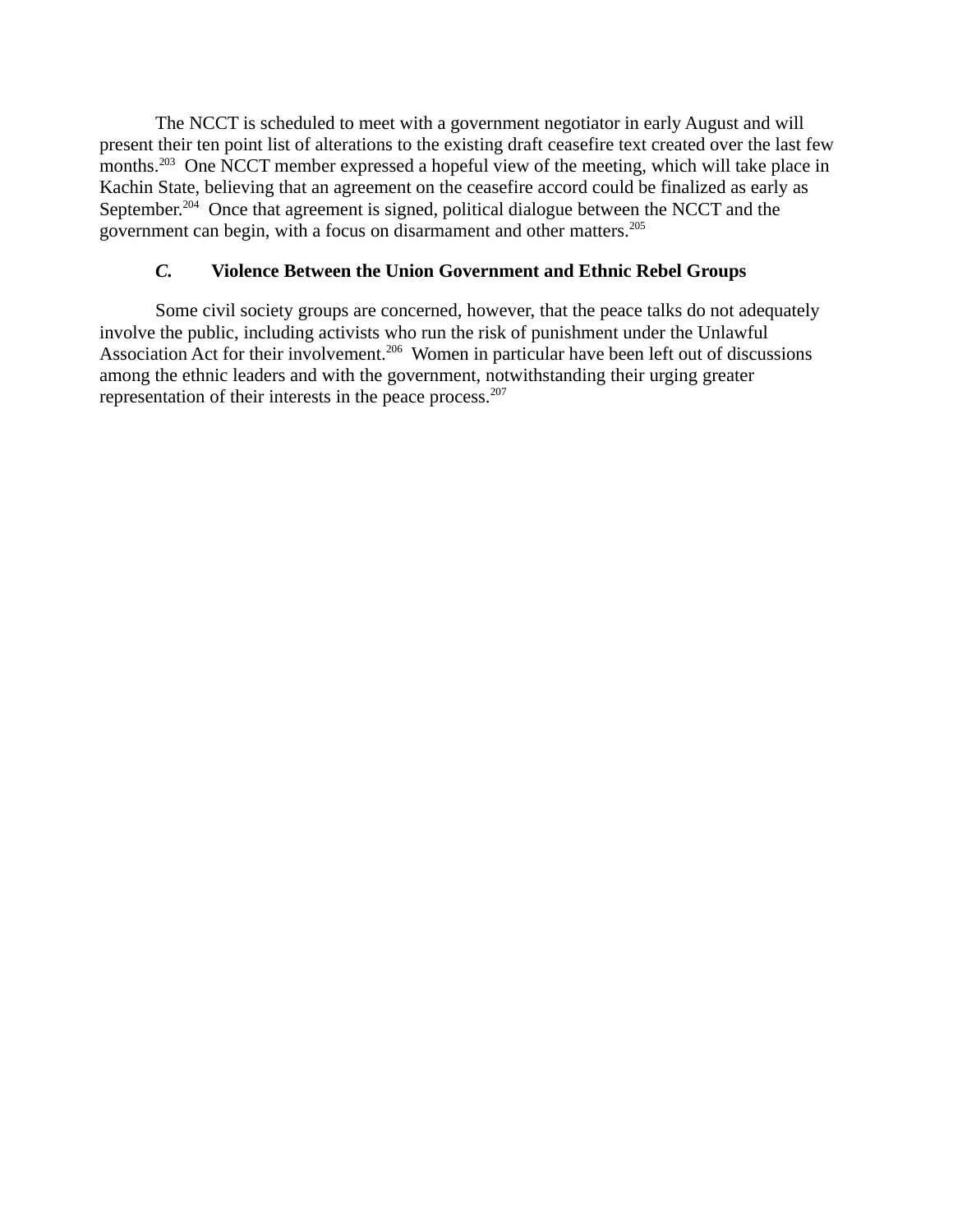Phuket Wan, July 31, 2014: http://phuketwan.com/tourism/thailand-quick-claim-human-trafficking-improvements-20728/. 2 Karen News, July 15, 2014: http://karennews.org/2014/07/laos-burma-and-cambodia-back-thai-labor-policies.html/. 3 MintPress News, July 2, 2014: http://www.mintpressnews.com/thai-junta-targeting-myanmar-migrants/193364/. 4 Eleven, July 22, 2014: http://www.elevenmyanmar.com/index.php? option=com\_content&view=article&id=6901:myanmar-china-to-cooperate-on-human-trafficking&catid=44: national&Itemid=384. 5 Phuket Wan, July 11, 2014: http://phuketwan.com/tourism/thailand-burma-agree-return-130000-border-camp-refugees-homeland-20597/ . 6 The Irrawaddy, July 24, 2014: http://www.irrawaddy.org/burma/thai-burmese-officials-begin-talks-repatriation.html. 7 *Id.* 8 *Id.* 9 *Id.* 10 DVB, July 29, 2014: http://www.dvb.no/news/refugees-worried-amid-lack-of-govt-transparency-burma-myanmar/42835. 11 The Bankok Post, July 5, 2014: http://www.bangkokpost.com/news/local/418978/myanmar-supreme-commander-lavishes-plaudits-on-thai-c oup. 12 The Irrawaddy, July 16, 2014: http://www.irrawaddy.org/burma/former-thai-army-chief-godfather-burmas-top- general.html. 13 Mizzima, July 15, 2014: http://www.mizzima.com/mizzima-news/regional/item/11761-myanmar-agrees-to-joint-military-exercises-sa ys-thai-military-source/11761-myanmar-agrees-to-joint-military-exercises-says-thai-military-source. 14 Eleven, July 19, 2014: http://www.elevenmyanmar.com/index.php? option=com\_content&view=article&id=6842:kyaukpyu-kunming-railway-s-cancelled-due-to-public-disappr oval&catid=44:national&Itemid=384. 15 The Irrawaddy, July 21, 2014: http://www.irrawaddy.org/business/plan-burma-china-train-link-derailed.html?PageSpeed=noscript. 16 The Times of India, July 26, 2014: http://timesofindia.indiatimes.com/World/China/China-trying-to-revive-Myanmar-rail-project/articleshow/39 011091.cms. 17 Reuters, July 28, 2014: http://af.reuters.com/article/commoditiesNews/idAFL4N0Q30XY20140728. 18 The Irrawaddy, July 31, 2014: http://www.irrawaddy.org/business/65885.html.

1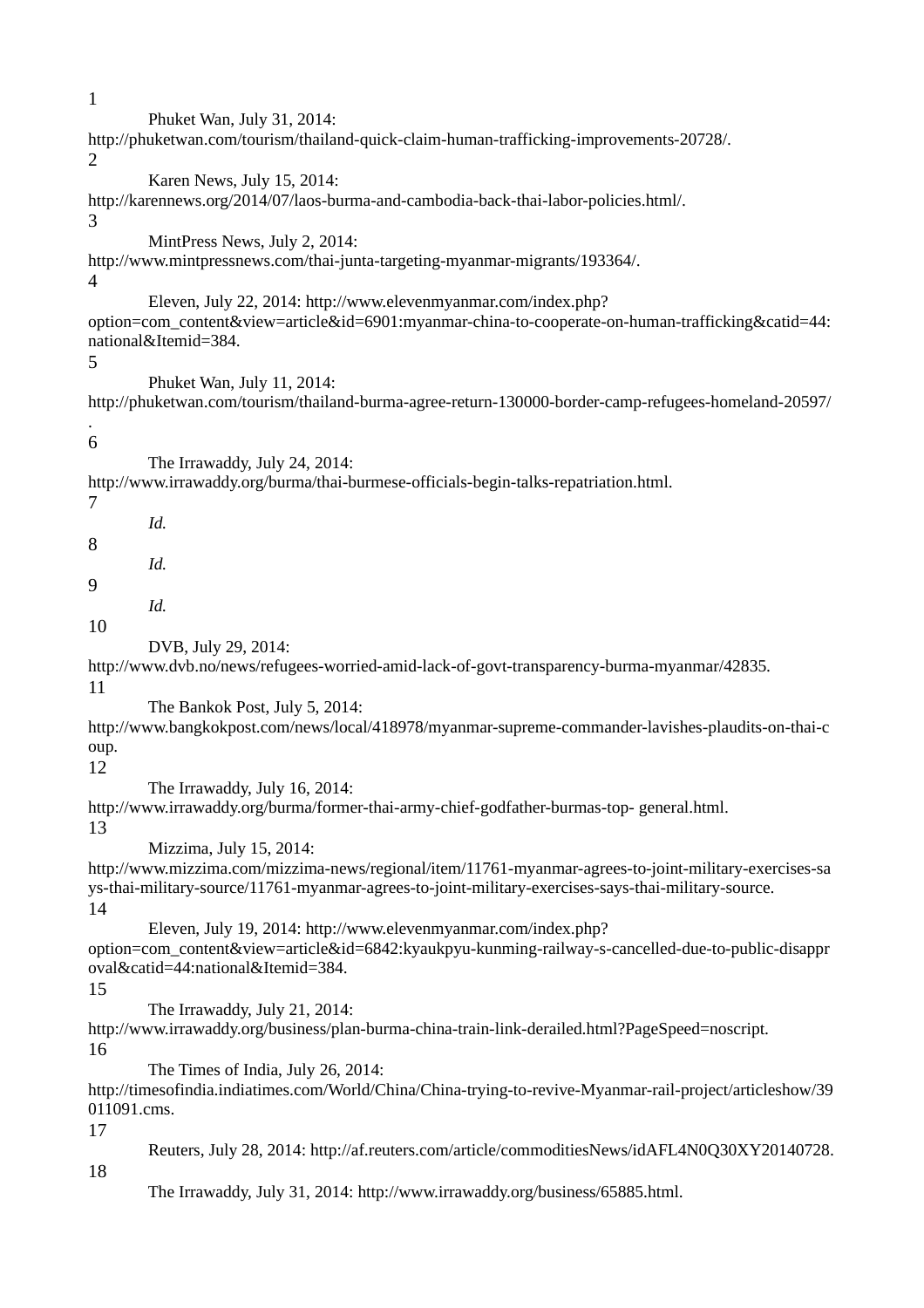19

 Foreign Policy, July 9, 2014: http://thecable.foreignpolicy.com/posts/2014/07/09/too\_soon\_to\_celebrate\_congress\_slams\_myanmar\_ahead \_of\_kerry\_visit. 20 Foreign Policy, July 9, 2014: http://thecable.foreignpolicy.com/posts/2014/07/09/too\_soon\_to\_celebrate\_congress\_slams\_myanmar\_ahead \_of\_kerry\_visit. 21 The Economic Times, July 27, 2014: http://articles.economictimes.indiatimes.com/2014-07-27/news/52089004\_1\_imphal-indian-delegation-borde r-cooperation-agreement. 22 Shanghai Daily, July 18, 2014: http://www.shanghaidaily.com/article/article\_xinhua.aspx? id=230547. 23 The Financial Express, July 24, 2014: http://www.financialexpress.com/news/govt-asks-sci-to-start-fresh-shipping-lines-between-india-myanmar/1 273048. 24 Channel NewsAsia, July 14, 2014: http://www.channelnewsasia.com/news/singapore/myanmar-s-1st-vice/1263474.html. 25 Channel NewsAsia, July 23, 2014: http://www.channelnewsasia.com/news/singapore/myanmar-hopes-for/1279052.html. 26 The Irrawaddy, July 14, 2014: http://www.irrawaddy.org/burma/burmas-election-commission-approves-campaign-rules.html. 27 *Id.* 28 *Id.* 29 *Id.* 30 *Id.* 31 *Id.* 32 *Id.* 33 ABC News, July 24, 2014: http://abcnews.go.com/Politics/wireStory/key-senator-urges-myanmar-reform-constitution-24704245. 34 China Post, July 26, 2014: http://www.chinapost.com.tw/asia/other/2014/07/26/413264/Senator-urges.htm. 35 ABC News, July 24, 2014: http://abcnews.go.com/Politics/wireStory/key-senator-urges-myanmar-reform-constitution-24704245. 36 Reuters, July 24 2014: http://www.reuters.com/article/2014/07/24/usa-myanmar-sanctions-idUSL2N0PZ3CY20140724. 37 Xinhua, July 29, 2014:

http://www.globalpost.com/dispatch/news/xinhua-news-agency/140729/myanmars-lower-house-agrees-form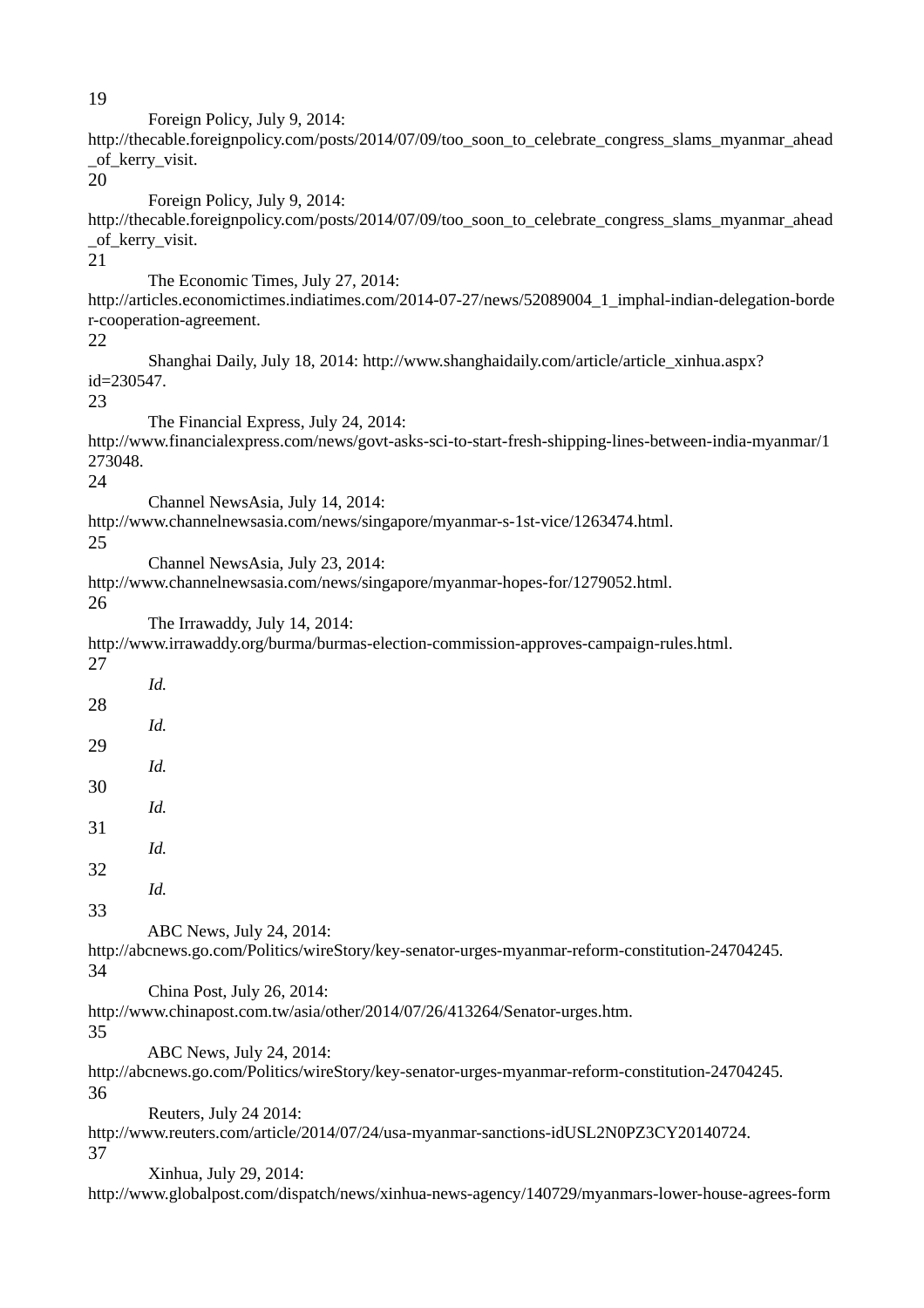|    | -commission-review-electoral.                                                                                                         |
|----|---------------------------------------------------------------------------------------------------------------------------------------|
| 38 | Id.                                                                                                                                   |
| 39 | Id.                                                                                                                                   |
| 40 | Id.                                                                                                                                   |
| 41 | Radio Free Asia, July 29, 2014:                                                                                                       |
|    | http://www.rfa.org/english/news/myanmar/commission-07292014165151.html.                                                               |
| 42 | Id.                                                                                                                                   |
| 43 | Id.                                                                                                                                   |
| 44 | Id.                                                                                                                                   |
| 45 | Id.                                                                                                                                   |
| 46 | Id.                                                                                                                                   |
| 47 | Radio Free Asia, July 10, 2014:                                                                                                       |
| 48 | http://www.rfa.org/english/news/myanmar/sentences-07102014165322.html.                                                                |
| 49 | Id.                                                                                                                                   |
| 50 | Id.                                                                                                                                   |
| 51 | Id.                                                                                                                                   |
|    | Id.                                                                                                                                   |
| 52 | Id.                                                                                                                                   |
| 53 | Id.                                                                                                                                   |
| 54 | Id.                                                                                                                                   |
| 55 | Id.                                                                                                                                   |
| 56 | Wall Street Journal, July 10, 2014:                                                                                                   |
| 57 | http://online.wsj.com/articles/myanmar-journalists-sentenced-to-a-decade-in-prison-1404993070.                                        |
| 58 | Radio Free Asia, July 10, 2014:<br>http://www.rfa.org/english/news/myanmar/sentences-07102014165322.html.                             |
| 59 | Id.                                                                                                                                   |
|    | Wall Street Journal, July 10, 2014:<br>http://online.wsj.com/articles/myanmar-journalists-sentenced-to-a-decade-in-prison-1404993070. |
| 60 | Id.                                                                                                                                   |
| 61 | Id.                                                                                                                                   |
| 62 |                                                                                                                                       |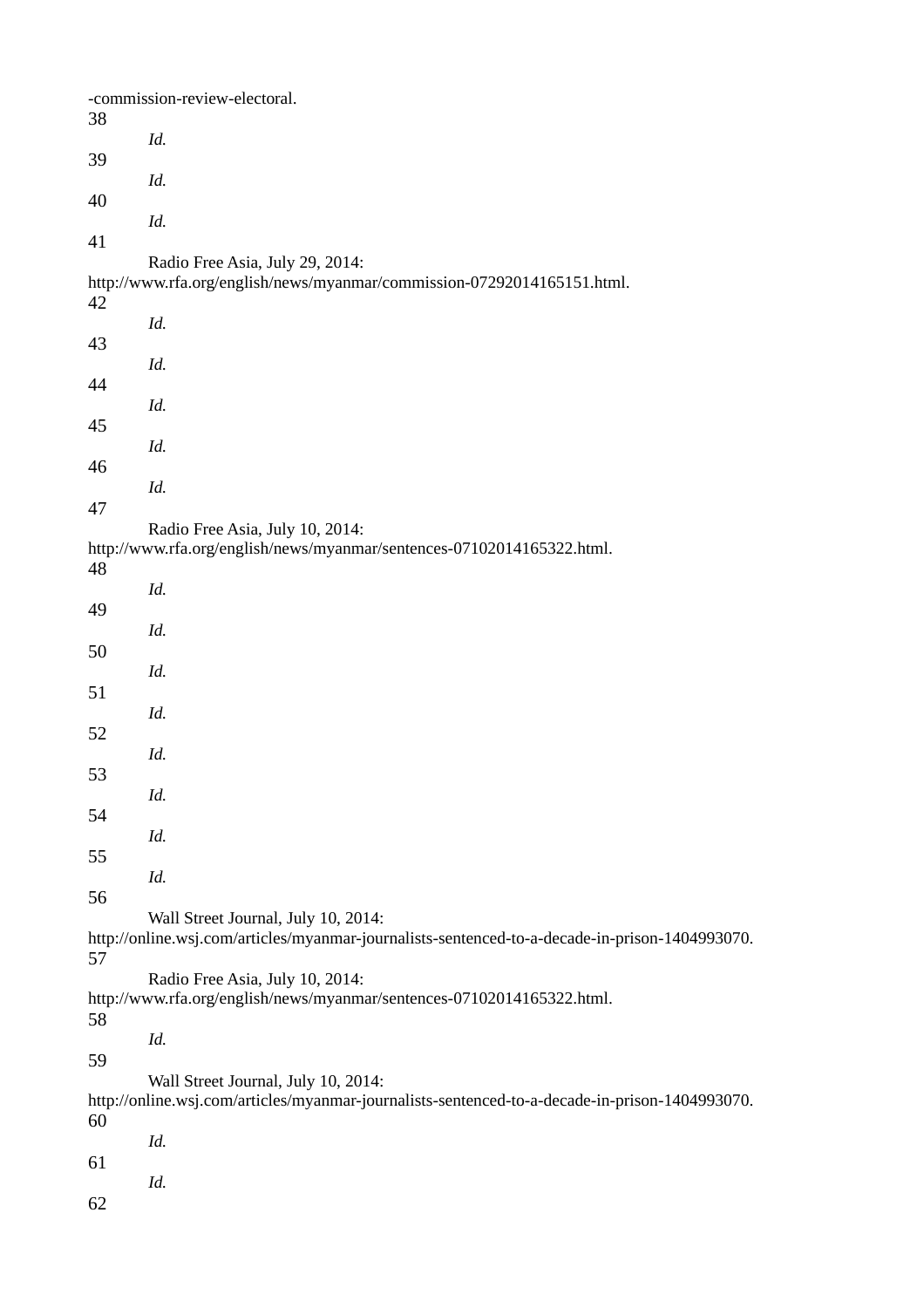Radio Free Asia, July 11, 2104: http://www.rfa.org/english/news/myanmar/defends-07112014175724.html. 63 *Id.* 64 Wall Street Journal, July 10, 2014: http://online.wsj.com/articles/myanmar-journalists-sentenced-to-a-decade-in-prison-1404993070. 65 *Id.* 66 *Id.* 67 Associated Press, July 17, 2014. 68 *Id.* 69 *Id.* 70 *Id.* 71 Wall Street Journal, July 10, 2014: http://online.wsj.com/articles/myanmar-journalists-sentenced-to-a-decade-in-prison-1404993070. 72 *Id.* 73 *Id.* 74 *Id.* 75 Bloomberg Business Week, July 15, 2014: http://www.businessweek.com/articles/2014-07-15/with-severe-sentences-for-journalists-myanmar-continues -to-roll-back-media-freedoms. 76 *Id.* 77 Radio Free Asia, July 11, 2104: http://www.rfa.org/english/news/myanmar/defends-07112014175724.html. 78 Associated Press, July 17, 2014. 79 *Id.* 80 Eleven Myanmar, July 12, 2104: http://www.elevenmyanmar.com/index.php? option=com\_content&view=article&id=6742:myanmar-press-council-interim-to-call-for-meeting-with-presi dent&catid=44:national&Itemid=384. 81 *Id.* 82 *Id.* 83 *Id.* 84 *Id.* 85 *Id.*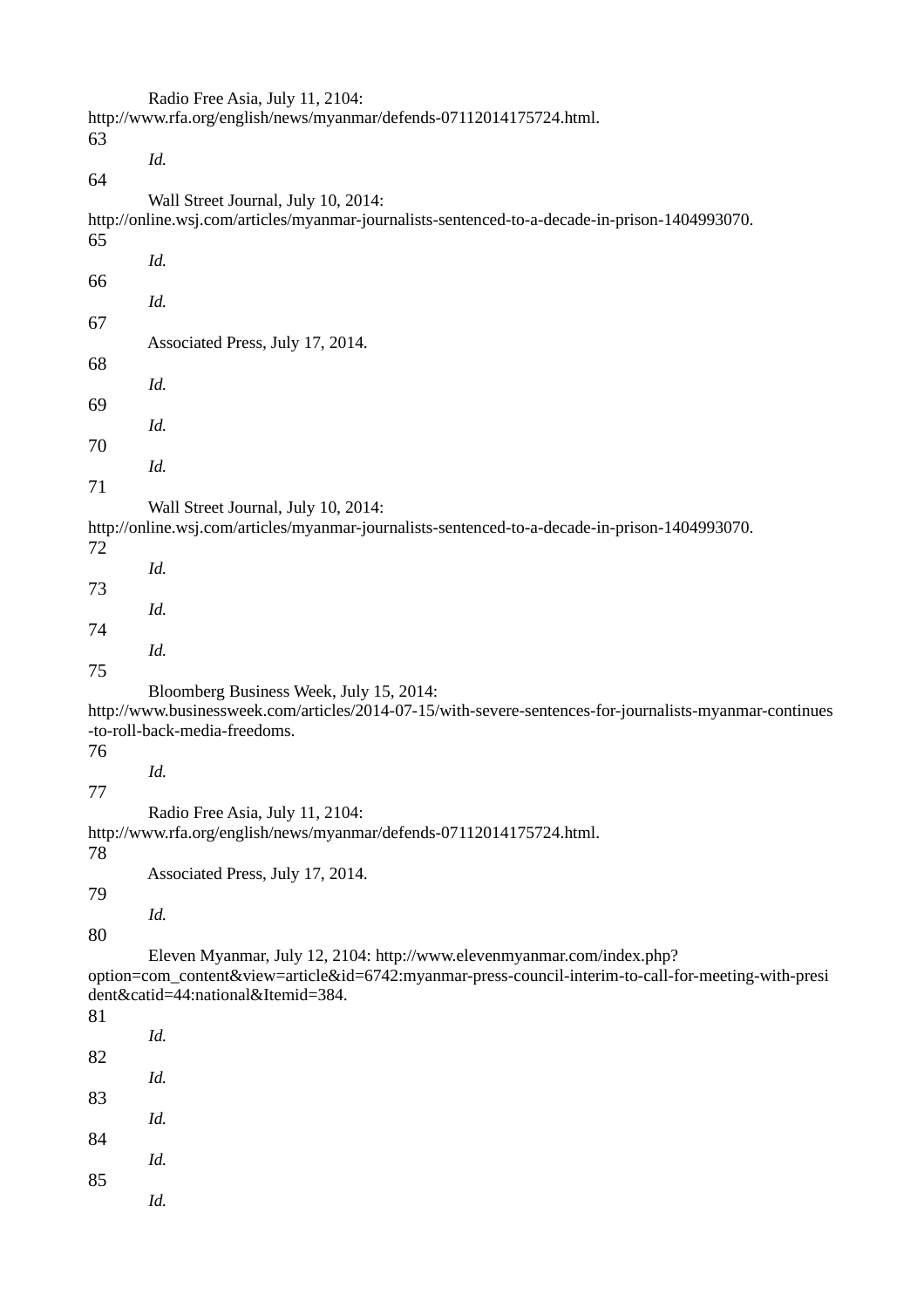| 86     |                                                                                                                                                                                |
|--------|--------------------------------------------------------------------------------------------------------------------------------------------------------------------------------|
| 87     | Id.                                                                                                                                                                            |
| 88     | Id.                                                                                                                                                                            |
| 89     | Id.                                                                                                                                                                            |
|        | Id.                                                                                                                                                                            |
| 90     | Id.                                                                                                                                                                            |
| 91     | Id.                                                                                                                                                                            |
| 92     | Id.                                                                                                                                                                            |
| 93     | The Irrawaddy, July 3, 2014:                                                                                                                                                   |
| 94     | http://www.irrawaddy.org/business/burma-accepted-eiti-scheme-ngos-remain-concerned.html.                                                                                       |
| 95     | Id.                                                                                                                                                                            |
| 96     | Id.                                                                                                                                                                            |
| 97     | Id.                                                                                                                                                                            |
|        | Eleven Myanmar, July 10, 2014: http://www.elevenmyanmar.com/index.php?<br>option=com_content&view=article&id=6726:ex-minister-corruption-trial-resumes-amid-secrecy&catid=44:n |
| 98     | ational&Itemid=384.                                                                                                                                                            |
| 99     | Id.                                                                                                                                                                            |
| 100    | Id.                                                                                                                                                                            |
| 101    | Id.                                                                                                                                                                            |
|        | Mizzima, July 23, 2014:<br>http://www.mizzima.com/mizzima-news/myanmar/item/11864-sacked-former-religious-affairs-minister-char                                                |
| 102    | ged-with-sedition-says-lawyer.                                                                                                                                                 |
| 103    | Democratic Voice of Burma, July 15, 2014:<br>http://www.dvb.no/dvb-video/200-protest-hospital-corruption-in-myaungmya-burma-myanmar/42309.                                     |
| 104    | Id.                                                                                                                                                                            |
|        | Id.                                                                                                                                                                            |
| 105    | Id.                                                                                                                                                                            |
| 106    | Id.                                                                                                                                                                            |
| 107    | Reuters, July 30, 2014: http://af.reuters.com/article/worldNews/idAFKBN0FZ0L320140730.                                                                                         |
| 108    | Wall Street Journal, July 30, 2014:                                                                                                                                            |
| 04847. | http://online.wsj.com/articles/myanmars-information-minister-out-in-reshuffle-amid-press-crackdown-14067                                                                       |

109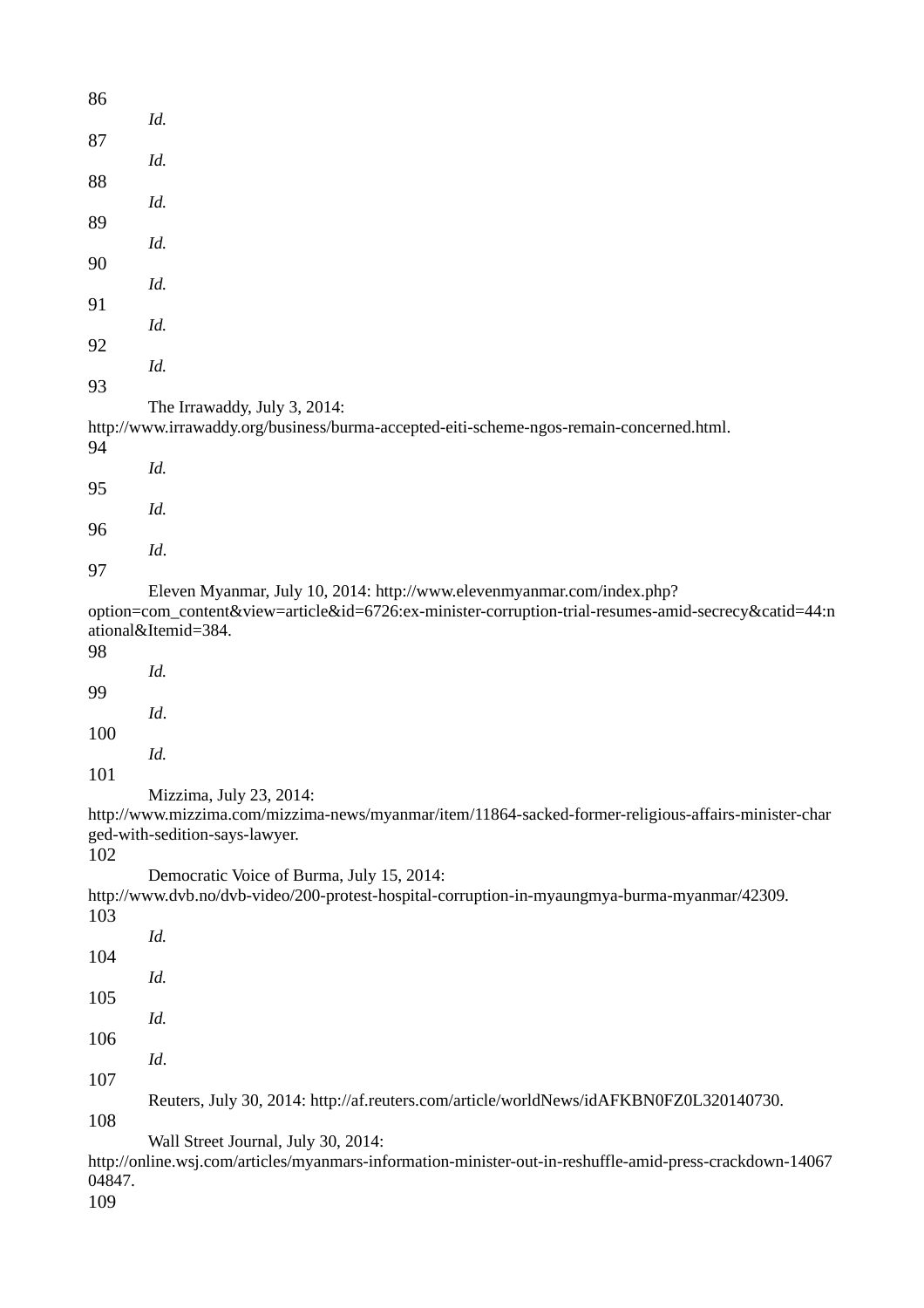|           | Id.                                                                                                                               |
|-----------|-----------------------------------------------------------------------------------------------------------------------------------|
| 110       |                                                                                                                                   |
|           | Id.                                                                                                                               |
| 111       |                                                                                                                                   |
|           | Myanmar Times, July 14, 2014,                                                                                                     |
|           | http://www.mmtimes.com/index.php/national-news/10985-as-international-focus-shifts-political-prisoners-fa                         |
| 112       | ll-by-wayside.html                                                                                                                |
|           | Id.                                                                                                                               |
| 113       |                                                                                                                                   |
|           | Id.                                                                                                                               |
| 114       |                                                                                                                                   |
|           | Id.                                                                                                                               |
| 115       |                                                                                                                                   |
| 116       | Id.                                                                                                                               |
|           | Eleven Myanmar, July 16, 2014, http://www.elevenmyanmar.com/index.php?                                                            |
|           | option=com_content&view=article&id=6803:two-more-democracy-activists-jailed&catid=32:politics&Itemi                               |
| $d = 354$ |                                                                                                                                   |
| 117       |                                                                                                                                   |
|           | Id.                                                                                                                               |
| 118       |                                                                                                                                   |
|           | Wall Street Journal, July 18, 2014:<br>http://online.wsj.com/articles/myanmar-set-to-grant-licenses-to-foreign-lenders-1405658361 |
| 119       |                                                                                                                                   |
|           | Id.                                                                                                                               |
| 120       |                                                                                                                                   |
|           | Id.                                                                                                                               |
| 121       |                                                                                                                                   |
|           | Id.                                                                                                                               |
| 122       | Id.                                                                                                                               |
| 123       |                                                                                                                                   |
|           | Id.                                                                                                                               |
| 124       |                                                                                                                                   |
|           | Id.                                                                                                                               |
| 125       |                                                                                                                                   |
|           | Id.                                                                                                                               |
| 126       | Id.                                                                                                                               |
| 127       |                                                                                                                                   |
|           | Id.                                                                                                                               |
| 128       |                                                                                                                                   |
|           | Id.                                                                                                                               |
| 129       |                                                                                                                                   |
|           | Id.                                                                                                                               |
| 130       | Eleven Myanmar, July 24, 2014: http://www.elevenmyanmar.com/index.php?                                                            |
|           | option=com_content&view=article&id=6934:new-investment-law-to-blend-existing-ones-mic&catid=32:pol                                |
|           | itics&Itemid=354                                                                                                                  |
| 131       |                                                                                                                                   |

*Id.*

132

Myanmar Times, July 7, 2014:

http://www.mmtimes.com/index.php/business/10911-door-opens-to-foreign-involvement-in-local-hospital-jo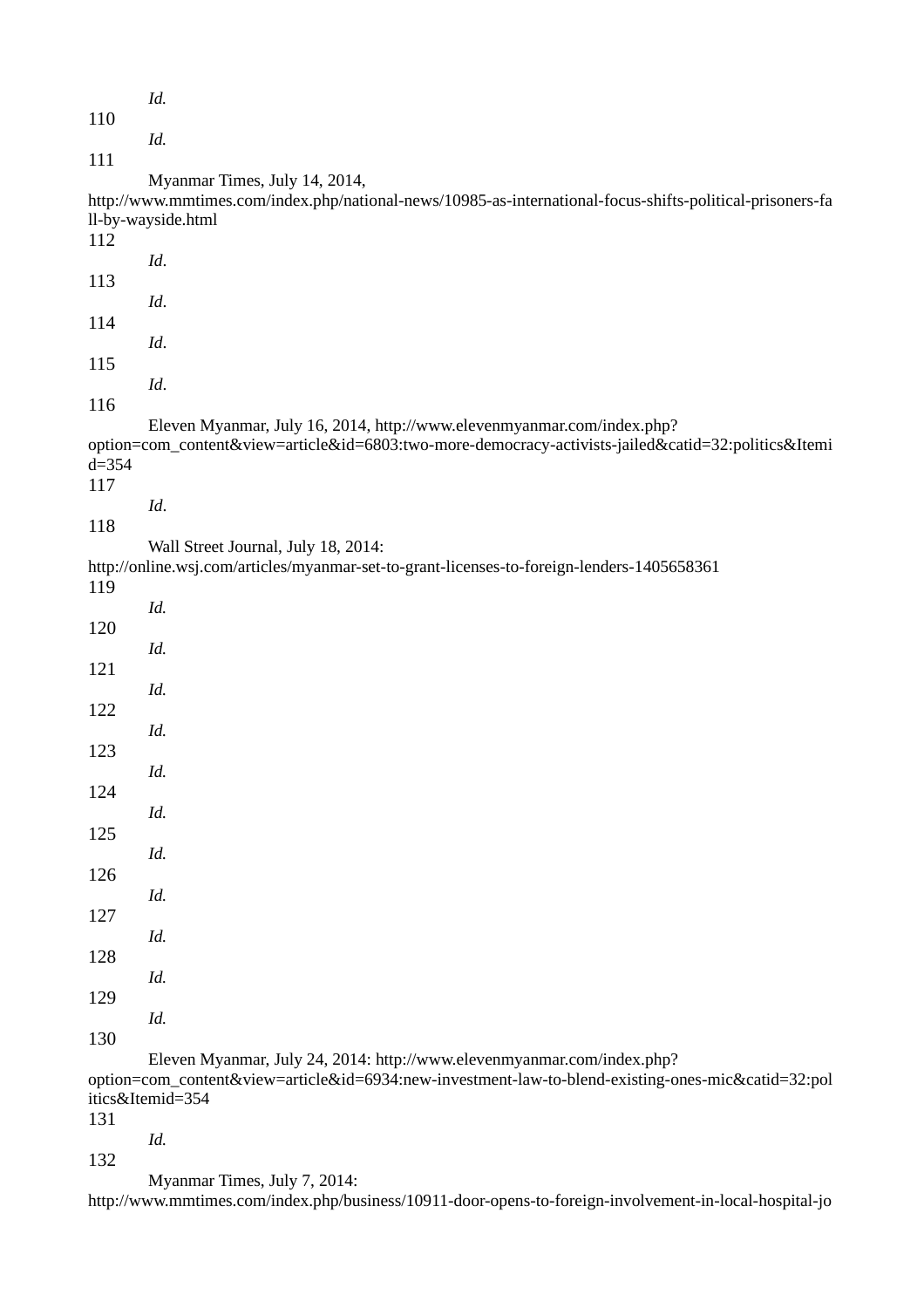int-ventures.html. 133 Bangkok Post, June 24, 2014: http://www.bangkokpost.com/news/health/416964/thg-inks-myanmar-deal. 134 Eleven Myanmar, July 30, 2014: http://www.elevenmyanmar.com/index.php? option=com\_content&view=article&id=7013:enactment-of-ip-law-under-way&catid=44:national&Itemid=3 84 135 *Id.* 136 *Id.* 137 *Id.* 138 Wall Street Journal, July 17, 2014: http://online.wsj.com/articles/kddi-sumitomo-to-invest-2-billion-in-myanmar-mobile-services-1405582951? KEYWORDS=myanmar. 139 New York Times, July 13, 2014: http://www.nytimes.com/2014/07/14/business/international/tech-scene-in-myanmar-hinges-on-cellphone-gri d.html. 140 Myanmar Times, July 17, 2014: http://www.mmtimes.com/index.php/business/11048-mpt-kddi-ink-us-2-billion-deal.html 141 New York Times, July 13, 2014: http://www.nytimes.com/2014/07/14/business/international/tech-scene-in-myanmar-hinges-on-cellphone-gri d.html. 142 Myanmar Times, July 28, 2014: http://www.mmtimes.com/index.php/business/11173-door-to-open-for-foreign-owned-petrol-stations.html. 143 Myanmar Times, July 28, 2014: http://www.mmtimes.com/index.php/business/11172-firms-slow-to-use-gsp-benefits.html 144 *Id.* 145 Democratic Voice of Burma, July 3, 2014: http://www.dvb.no/news/burmese-army-plans-to-return-only-a-quarter-of-seized-land-nationwide-burma-my anmar/42028. 146 Democratic Voice of Burma, July 3, 2014: http://www.dvb.no/news/burmese-army-plans-to-return-only-a-quarter-of-seized-land-nationwide-burma-my anmar/42028. 147 The Irrawaddy, July 17, 2014: http://www.irrawaddy.org/burma/sagaing-court-imprisons-18-farmers-actions-land-dispute.html; The Irrawaddy, July 25, 2014: http://www.irrawaddy.org/burma/dozens-farmers-imprisoned-sagaing-division-land-protest.html. 148 *Id.* 149 *Id.* 150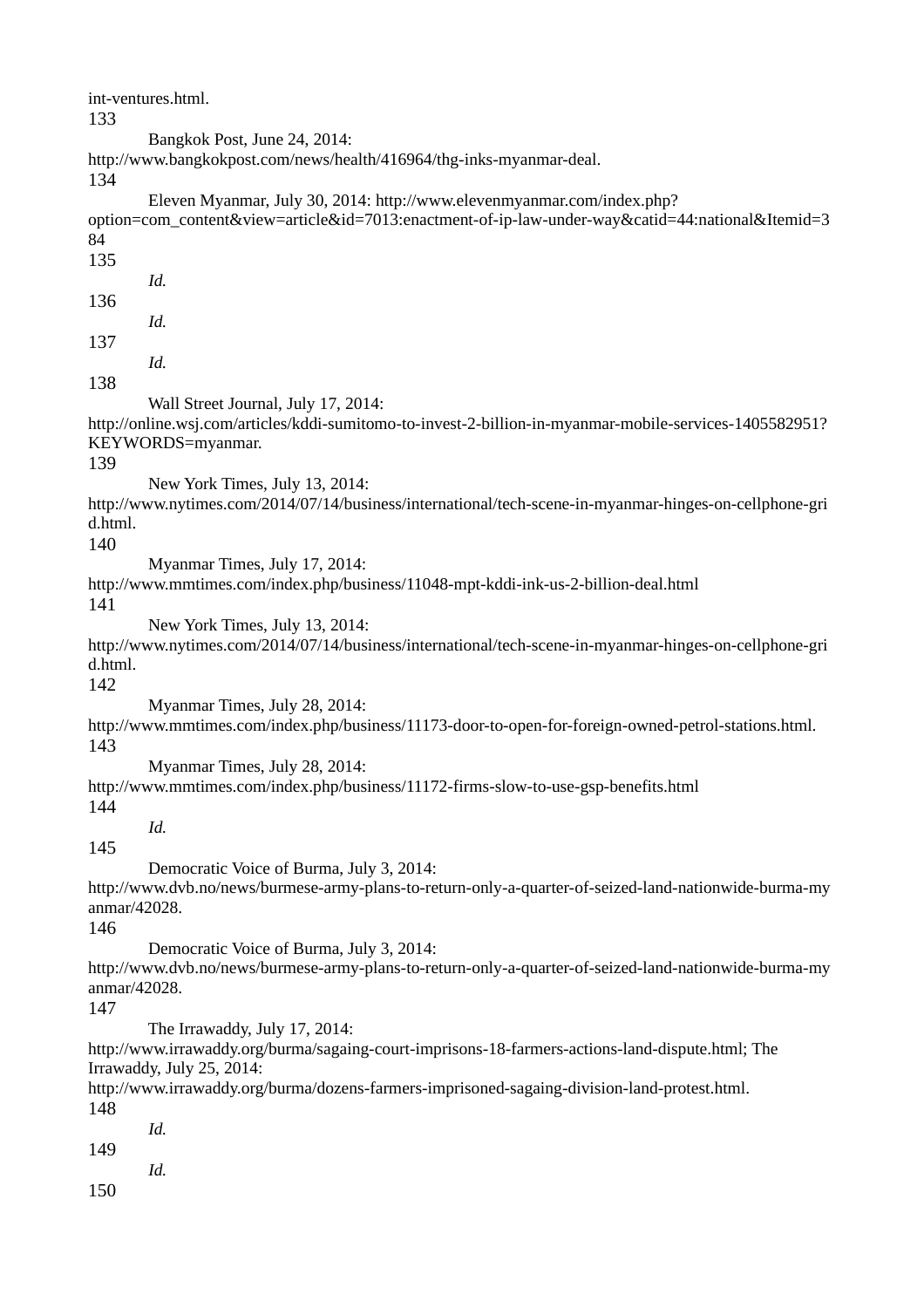*Id.* 151 *Id.* 152 Democratic Voice of Burma, July 29, 2014: http://www.dvb.no/news/latpadaung-farmers-clash-with-police-over-grazing-rights-burma-myanmar/42829. 153 *Id.* 154 *Id.* 155 The Irrawaddy, July 21, 2014: http://www.irrawaddy.org/business/plan-burma-china-train-link-derailed.html. 156 The Irrawaddy, July 25, 2014: http://www.irrawaddy.org/burma/kyaukphyu-kunming-railway-dead-yet-chinese-envoy.html. 157 The Irrawaddy, July 1, 2014: http://www.irrawaddy.org/burma/assessment-underway-proposed-thilawa-second-phase.html. 158 The Irrawaddy, July 16, 2014: http://www.irrawaddy.org/burma/shan-farmers-say-gold-mining-wrecking-land.html. 159 *Id.* 160 ABC News, July 26, 2014: http://abcnews.go.com/International/wireStory/myanmar-envoy-worried-camps-displaced-24727336. 161 The Irrawaddy, July 28, 2014: http://www.irrawaddy.org/burma/burmese-govt-reversed-msf-ban-international-pressure.html. 162 *Id.* 163 Voice of America, July 7, 2014: http://www.voanews.com/content/myanmar-begins-controversial-citizenship-verification-process/1952081.ht ml. 164 *Id*. 165 *Id*. 166 *Id*. 167 Eleven Myanmar, July 22, 2014: http://www.elevenmyanmar.com/index.php? option=com\_content&view=article&id=6881:rakhine-minister-warns-of-action-against-non-citizens&catid= 44:national&Itemid=384. 168 Time, July 4, 2014: http://time.com/#2956180/burma-mandalay-race-riots-sectarian-violence-buddhist-muslim/. 169 *Id*. 170 BBC News, July 2, 2014: http://www.bbc.com/news/world-asia-28122925. 171 *Id*.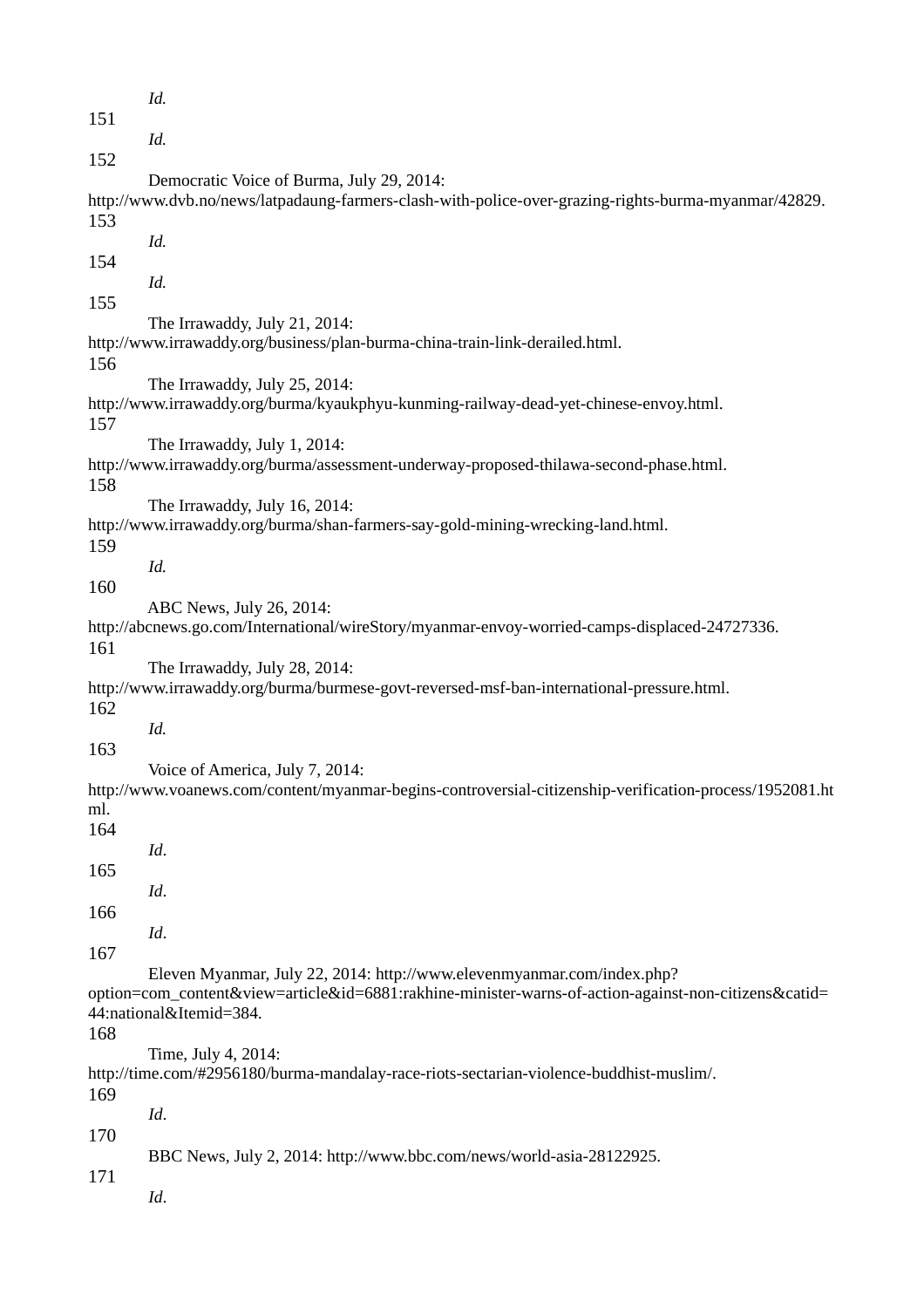172

*Id*.

173

Time, July 4, 2014:

http://time.com/#2956180/burma-mandalay-race-riots-sectarian-violence-buddhist-muslim/. 174

Mizzima, July 21, 2014:

http://www.mizzima.com/mizzima-news/myanmar/item/11833-rape-claim-that-sparked-mandalay-unrest-wa s-fabricated-says-state-media/11833-rape-claim-that-sparked-mandalay-unrest-was-fabricated-says-state-me dia, The Irrawaddy, July 21, 2014:

http://www.irrawaddy.org/burma/authorities-find-rape-case-causing-mandalay-unrest-faked.html. 175

*Id*.

*Id*.

*Id*.

*Id*.

*Id*.

176

Myanmar Times, July 12, 2014:

http://www.mmtimes.com/index.php/national-news/10956-during-ramadan-mandalay-muslims-stay-away-fr om-mosques.html.

177

178

179

The New York Times, July 12, 2014:

http://www.nytimes.com/2014/07/13/world/asia/mandalays-chinese-muslims-chilled-by-riots.html?\_r=0. 180

181

182

*Id*.

183

The Irrawaddy, July 30, 2014:

http://www.irrawaddy.org/burma/burmese-army-officers-murdered-violence-wracked-namkham.html.

184

*Id*. 185

*Id*.

*Id*.

186

The Irrawaddy, July 25, 2014:

http://www.irrawaddy.org/burma/800-civilians-newly-displaced-fighting-shan-states-group.html.

187

*Id*.

188

189

Radio Free Asia, March 10, 2014:

http://www.rfa.org/english/news/myanmar/nationwide-ceasefire-03102014163312.html. 190

Eleven Myanmar, July 31, 2014: http://www.elevenmyanmar.com/index.php?

option=com\_content&view=article&id=7033:peace-cannot-be-superficial-ethnic-leader-says&catid=32:polit ics&Itemid=354.

191

Burma News International, July 7, 2014:

http://www.bnionline.net/index.php/news/kic/17186-fighting-between-knla-and-burma-army--kills-one-wou nds-one.html.